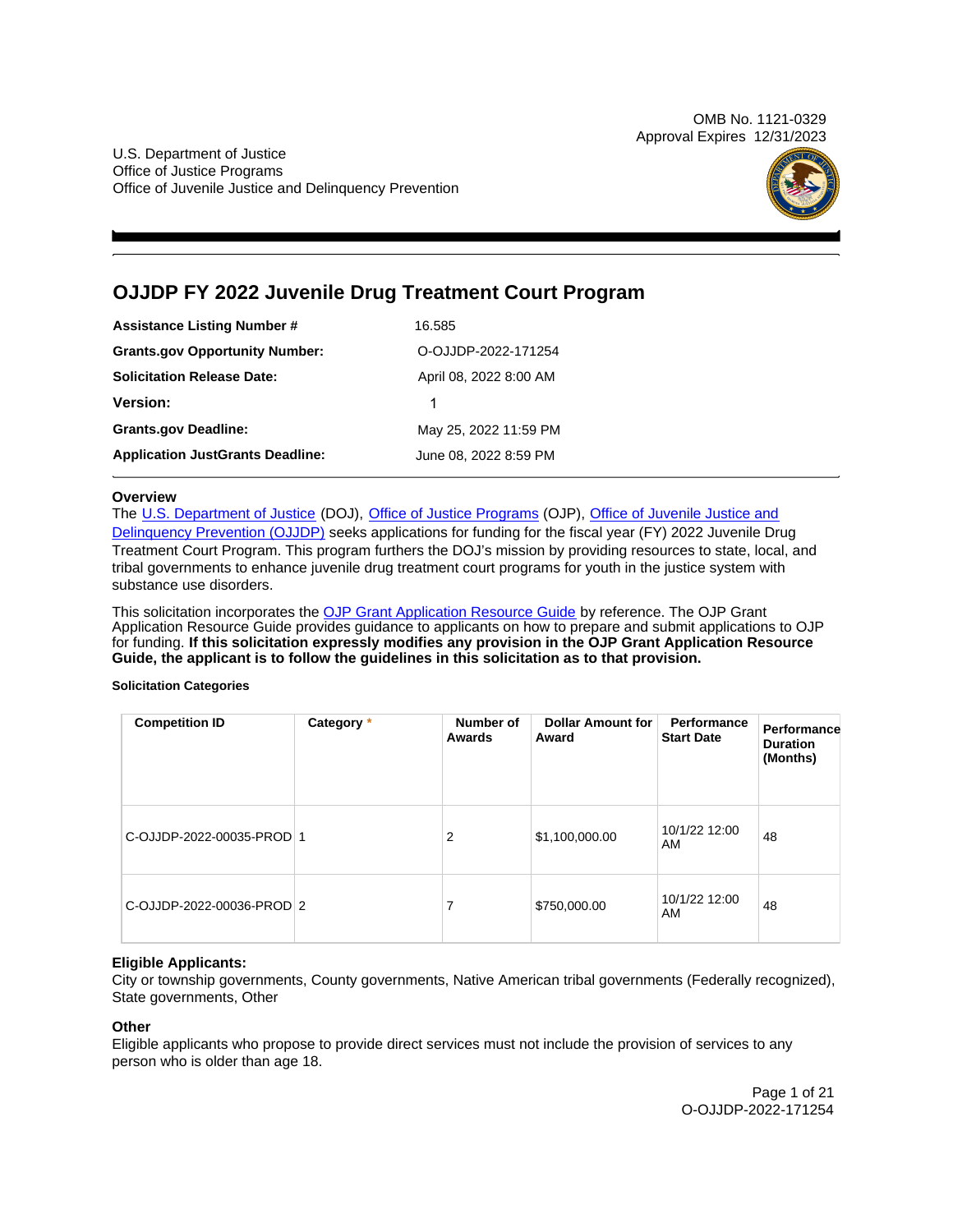<span id="page-1-0"></span>This solicitation has two grant categories. Information regarding the specific eligibility requirements for each category can be found below. Applicants must clearly designate the category for which they are applying.

## **Category 1: Juvenile Drug Treatment Court Statewide Program**

Juvenile Drug Treatment Court Statewide grants are available to State Administrative Offices of the Court to enhance fully operational (for at least 1 year) juvenile drug treatment courts by implementing evidence-based practices from the [Juvenile Drug Treatment Court Guidelines](https://ojjdp.ojp.gov/sites/g/files/xyckuh176/files/pubs/250368.pdf) across the state.

## **Category 2: Juvenile Drug Treatment Court Enhancement Program**

Juvenile Drug Treatment Court Enhancement grants are available to jurisdictions to enhance fully operational (for at least 1 year) juvenile drug treatment courts by implementing evidence-based practices from the [Juvenile Drug](https://ojjdp.ojp.gov/sites/g/files/xyckuh176/files/pubs/250368.pdf)  [Treatment Court Guidelines.](https://ojjdp.ojp.gov/sites/g/files/xyckuh176/files/pubs/250368.pdf)

For purposes of this solicitation, "state" means any state of the United States, the District of Columbia, the Commonwealth of Puerto Rico, the U.S. Virgin Islands, Guam, American Samoa, and the Commonwealth of the Northern Mariana Islands.

All recipients and subrecipients (including any for-profit organization) must forgo any profit or management fee.

OJJDP will consider applications under which two or more entities would carry out the federal award; however, only one entity may be the applicant. Any others must be proposed as subrecipients (subgrantees). For additional information on subawards, see the [OJP Grant Application Resource Guide.](https://www.ojp.gov/funding/Apply/Resources/Grant-App-Resource-Guide.htm)others must be proposed as subrecipients (subgrantees). For additional information on subawards, see the [OJP Grant Application Resource](https://www.ojp.gov/funding/Apply/Resources/Grant-App-Resource-Guide.htm)  [Guide.](https://www.ojp.gov/funding/Apply/Resources/Grant-App-Resource-Guide.htm)

## **Contact Information**

For technical assistance with submitting the Application for Federal Assistance standard form (SF)-424 and the Disclosure of Lobbying Activities form (SF-LLL) in [Grants.gov](https://Grants.gov), contact the [Grants.gov](https://Grants.gov) Customer Support Hotline at 800-518-4726 or 606-545-5035, [Grants.gov Customer Support,](https://www.grants.gov/web/grants/support.html) or [support@grants.gov.](mailto:support@grants.gov) The [Grants.gov](https://Grants.gov)  Support Hotline operates 24 hours a day, 7 days a week, except on federal holidays.

For technical assistance with submitting the **full application** in DOJ's Justice Grants System (JustGrants), contact the JustGrants Service Desk at 833-872-5175 or [JustGrants.Support@usdoj.gov.](mailto:JustGrants.Support@usdoj.gov) The JustGrants Service Desk operates 5 a.m. to 9 p.m. eastern time (ET) Monday to Friday and 9 a.m. to 5 p.m. Saturday, Sunday, and federal holidays.

For assistance with any other requirements of this solicitation, contact the OJP Response Center by telephone at 800-851-3420 or TTY: 301-240-6310 (hearing impaired only), or by email at [grants@ncjrs.gov.](mailto:grants@ncjrs.gov) The OJP Response Center hours of operation are 10 a.m. to 6 p.m. ET Monday to Friday, and 10 a.m. to 8 p.m. on the solicitation closing date. General information on applying for OJJDP awards can be found at [https://www.ojjdp.gov/funding/funding.html.](https://www.ojjdp.gov/funding/funding.html)

For information related to unforeseen technical issues beyond the control of the applicant impacting submission, see "**How to Apply**" section, **Experiencing Unforeseen Technical Issues**.

A solicitation webinar will be held on May 9, 2022 at 2:00 PM ET. This call will provide a detailed overview of the solicitation and allow an opportunity for interested applicants to ask questions. Preregistration is required for all participants. Register by clicking on this link [Click here for registration.](https://ojp.webex.com/ojp/onstage/g.php?MTID=e2eb89fcd8cc25d893e144e3a07847ffa) and following the instructions. Due to the limited time, OJJDP encourages participants to review the solicitation and submit any questions they may have in advance and no later than May 2, 2022. Submit your questions to [grants@ncjrs.gov](mailto:grants@ncjrs.gov) with the subject as "Questions for Juvenile Drug Treatment Court Solicitation Webinar.

## **Submission Information**

Applications will be submitted to DOJ in two steps:

**Step 1:** The applicant must submit by the [Grants.gov](https://Grants.gov) deadline the required Application for Federal Assistance standard form (SF)-424 and a Disclosure of Lobbying Activities (SF-LLL) form when they register in [Grants.gov](https://Grants.gov) 

> Page 2 of 21 O-OJJDP-2022-171254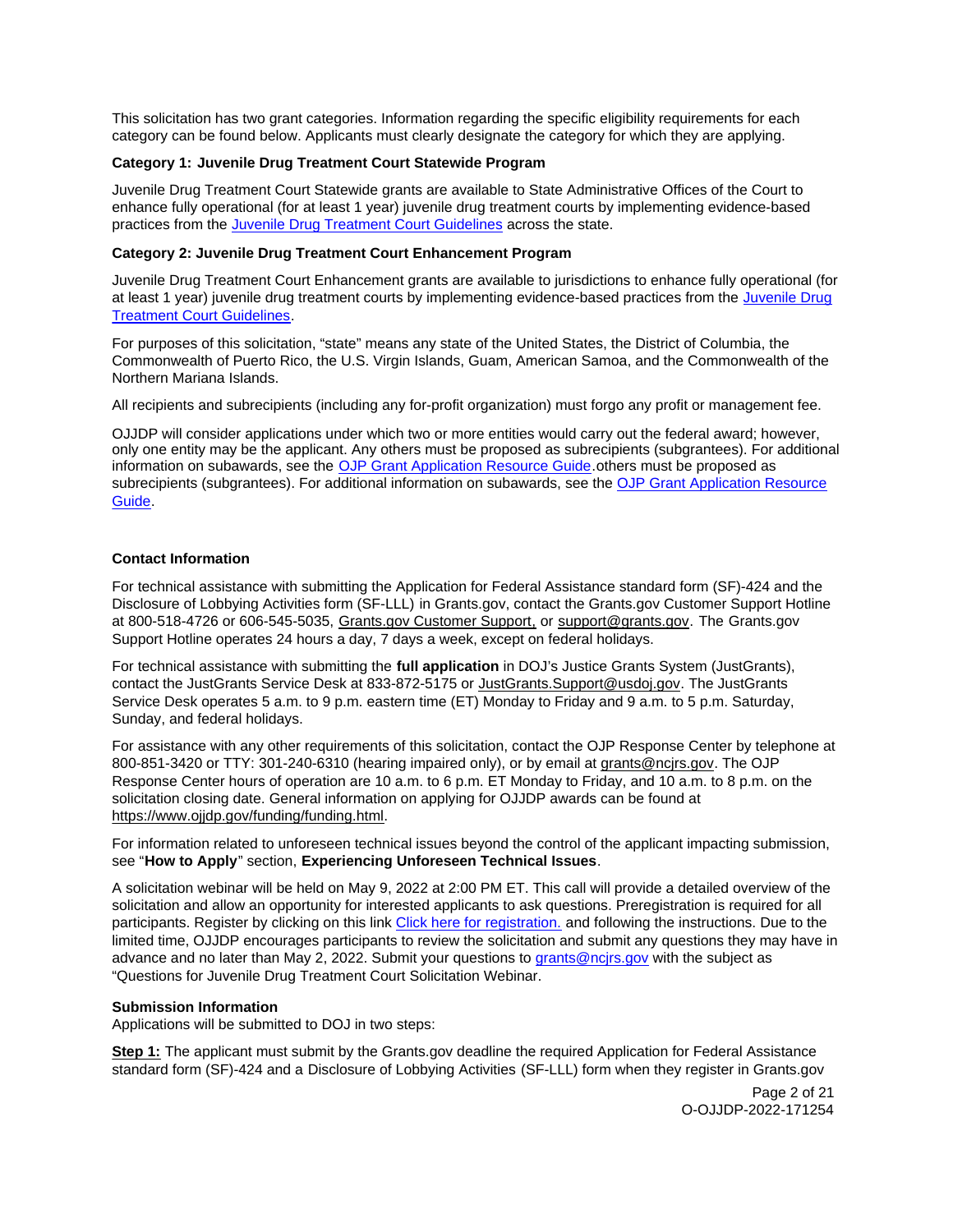at [https://www.grants.gov/web/grants/register.html.](https://www.grants.gov/web/grants/register.html) To register in [Grants.gov](https://Grants.gov), the applicant will need to ensure that its System for Award Management (SAM) registration is current.

**Step 2:** The applicant must then submit the **full application,** including attachments, in JustGrants at [JustGrants.usdoj.gov.](https://justicegrants.usdoj.gov/) To be considered timely, the full application must be submitted in JustGrants by the JustGrants application deadline. [OJP](https://www.ojp.gov/funding/apply/ojp-grant-application-resource-guide#apply) encourages applicants to review the "How to Apply" section in the OJP [Grant Application Resource Guide](https://www.ojp.gov/funding/apply/ojp-grant-application-resource-guide#apply) and the [JustGrants website](https://justicegrants.usdoj.gov/news) for more information, resources, and training.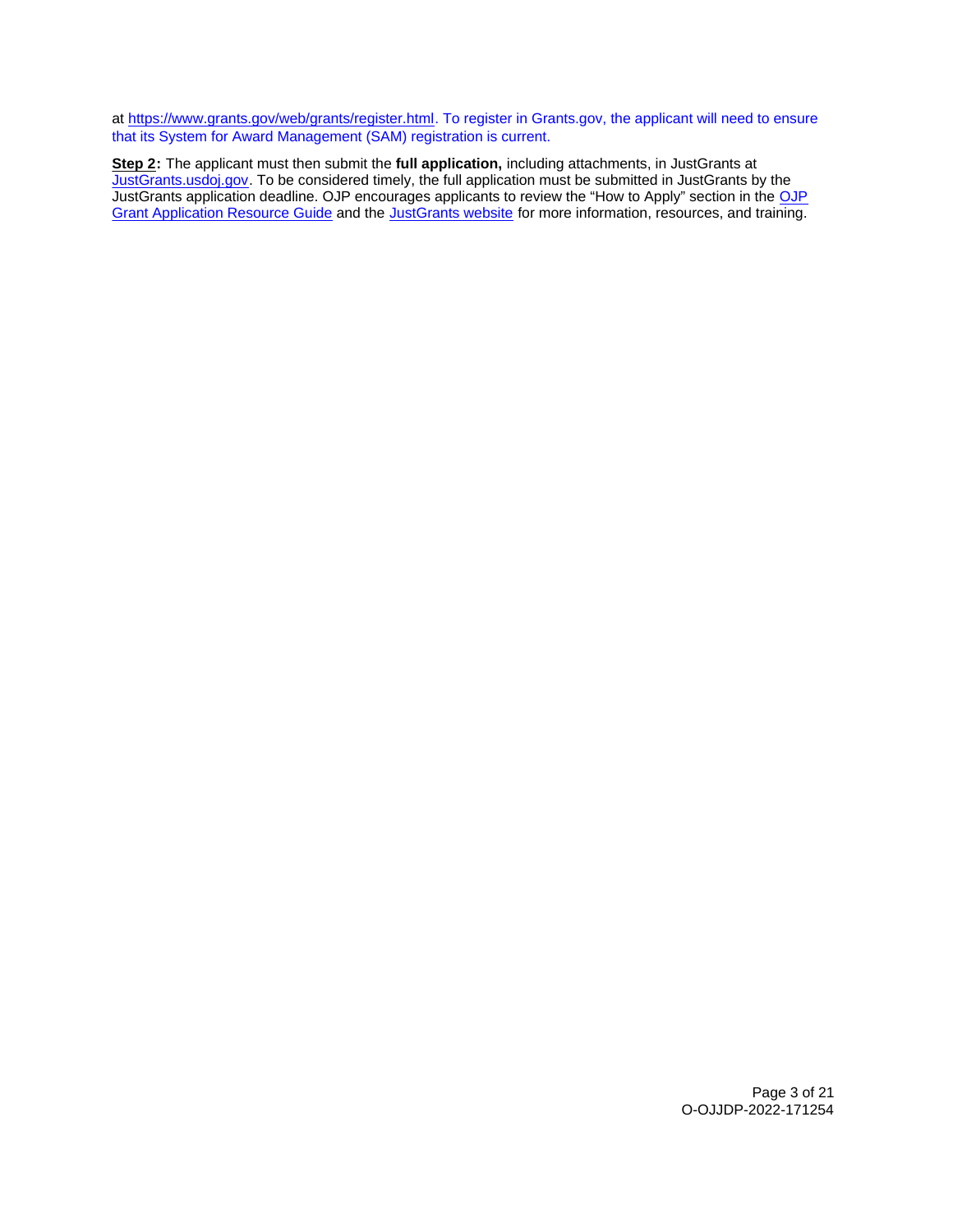# **Contents**

| Contact Information                                                                     | $\overline{2}$ |
|-----------------------------------------------------------------------------------------|----------------|
| <b>Program Description</b>                                                              | 6              |
| Overview                                                                                | 6              |
| <b>Statutory Authority</b>                                                              | 6              |
| Specific Information                                                                    | $\,6$          |
| Goals, Objectives, Deliverables, and Timeline                                           | $\overline{7}$ |
| Information Regarding Potential Evaluation of Programs and Activities                   | 8              |
| <b>OJP Priority Areas</b>                                                               | 8              |
| <b>Federal Award Information</b>                                                        | 9              |
| Awards, Amounts and Durations                                                           | 9              |
| Availability of Funds                                                                   | 9              |
| <b>Types of Awards</b>                                                                  | 10             |
| Financial Management and System of Internal Controls                                    | 10             |
| <b>Budget Information</b>                                                               | 10             |
| Cost Sharing or Matching Requirement                                                    | 10             |
| Pre-agreement Costs (also known as Pre-award Costs)                                     | 10             |
| Limitation on Use of Award Funds for Employee Compensation: Waiver                      | 11             |
| Prior Approval, Planning, and Reporting of Conference/Meeting/Training Costs            | 11             |
| Costs Associated with Language Assistance (if applicable)                               | 11             |
| <b>Eligibility Information</b>                                                          | 11             |
| Application and Submission Information                                                  | 11             |
| Information to Complete the Application for Federal Assistance (SF-424)                 | 11             |
| Standard Applicant Information (JustGrants 424 and General Agency Information)          | 12             |
| Proposal Abstract                                                                       | 12             |
| <b>Proposal Narrative</b>                                                               | 12             |
| Goals, Objectives, Deliverables, and Timeline                                           | 13             |
| <b>Budget and Associated Documentation</b>                                              | 14             |
| Budget Worksheet and Budget Narrative (Web-based Form)                                  | 14             |
| Indirect Cost Rate Agreement (if applicable)                                            | 14             |
| Financial Management Questionnaire (including applicant disclosure of high-risk status) | 14             |
| Disclosure of Process Related to Executive Compensation                                 | 14             |
| <b>Additional Application Components</b>                                                | 14             |
| <b>Tribal Authorizing Resolution</b>                                                    | 14             |
| Research and Evaluation Independence and Integrity Statement                            | 14             |
| <b>Disclosures and Assurances</b>                                                       | 14             |
| Disclosure of Lobbying Activities                                                       | 14             |
| <b>DOJ Certified Standard Assurances</b>                                                | 14             |
| Applicant Disclosure of Duplication in Cost Items                                       | 15             |
| DOJ Certifications Regarding Lobbying; Debarment, Suspension and Other Responsibility   |                |
| Matters; and Drug-Free Workplace Requirements                                           | 15             |
| Applicant Disclosure and Justification - DOJ High-Risk Grantees (if applicable)         | 15             |
| How to Apply                                                                            | 15             |
| Submission Dates and Time                                                               | 15             |
| Application Review Information                                                          | 16             |
| <b>Review Criteria</b>                                                                  | 16             |
| <b>Review Process</b>                                                                   | 16             |
| <b>Federal Award Administration Information</b>                                         | 17             |
|                                                                                         |                |

Page 4 of 21 O-OJJDP-2022-171254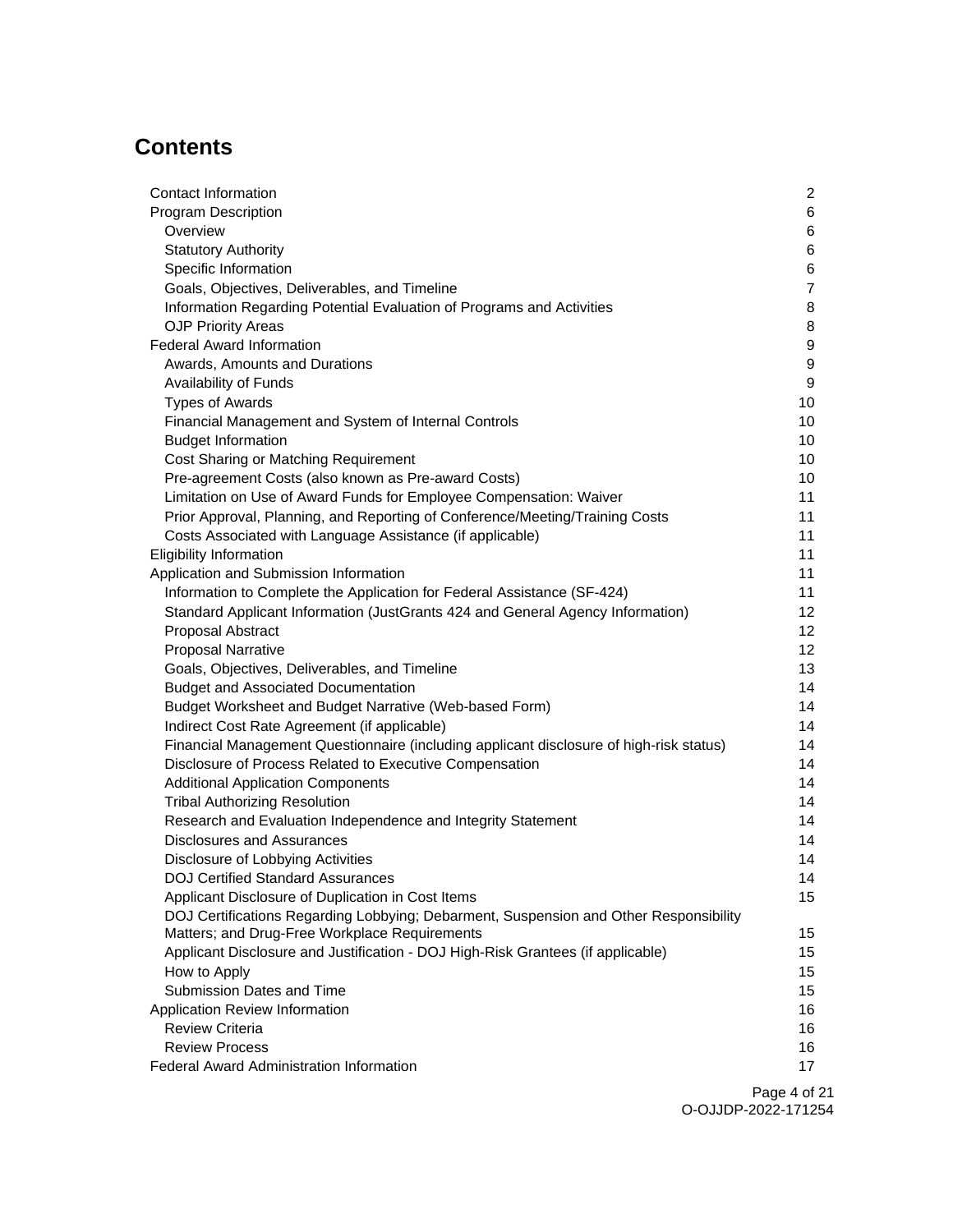| 17 |
|----|
| 17 |
| 17 |
| 17 |
| 17 |
| 18 |
| 18 |
| 18 |
| 18 |
| 19 |
|    |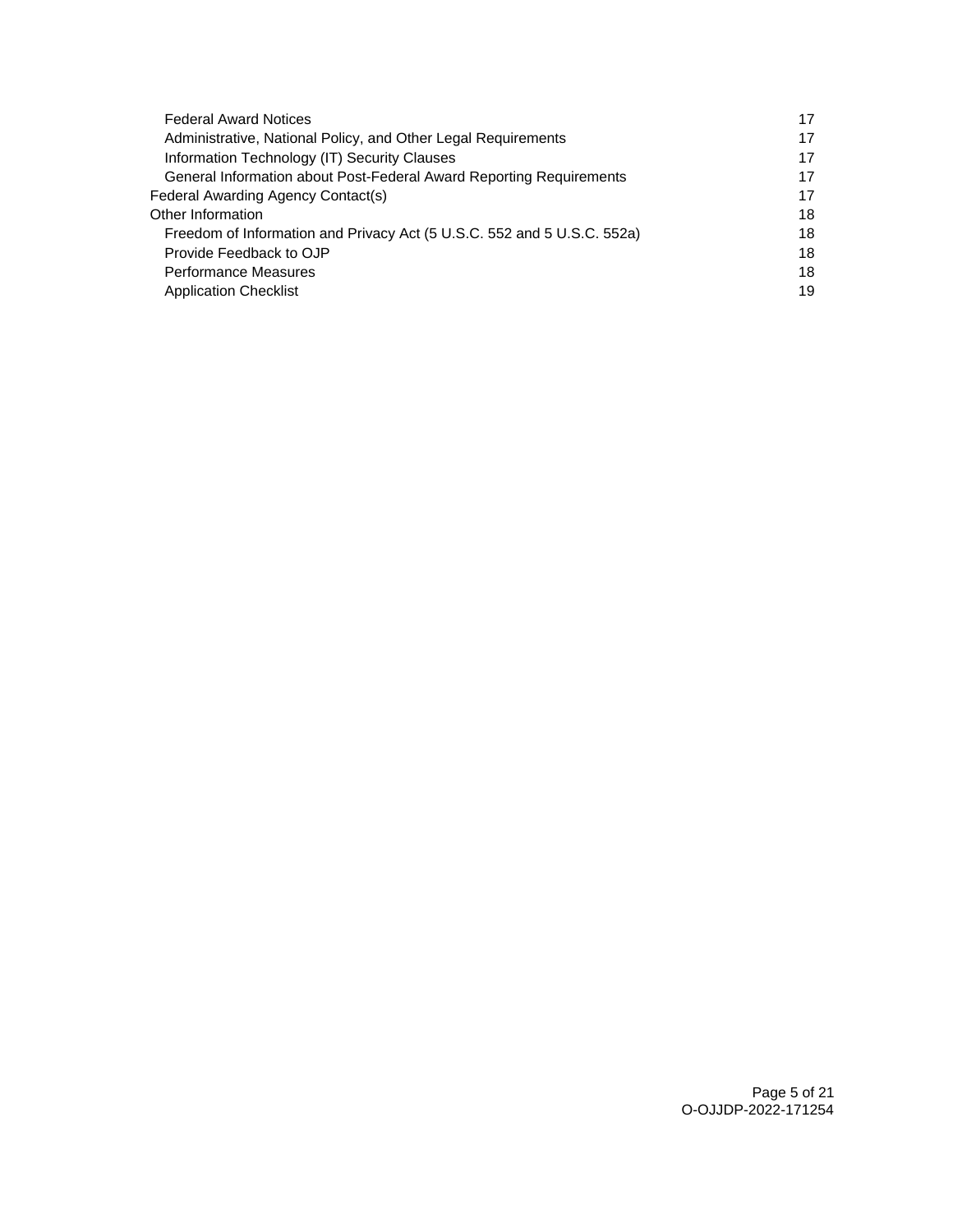## <span id="page-5-0"></span>**Program Description**

#### **Overview**

OJP is committed to advancing work that promotes civil rights and racial equity, increases access to justice, supports crime victims and individuals impacted by the justice system, strengthens community safety and protects the public from crime and evolving threats, and builds trust between law enforcement and the community.

OJJDP envisions a nation where our children are free from crime and violence. If they come into contact with the justice system, the contact should be rare, fair, and beneficial to them. The Juvenile Drug Treatment Court (JDTC) Program seeks to build the capacity of states, state and local courts, units of local government, and federally recognized tribal governments to implement new and innovative approaches to enhance existing juvenile drug treatment courts and improve outcomes for youth with substance use or co-occurring mental health disorders, including histories of trauma.

When describing substance use, the [Diagnostic and Statistical Manual of Mental Disorders, Fifth Edition,](https://dsm.psychiatryonline.org/doi/book/10.1176/appi.books.9780890425596) uses the term "substance use disorder" for the clinical and functional assessment of an individual's recurrent use of alcohol and/or drugs that causes significant impairment, such as health problems; disabilities; or failure to meet work, school, or home responsibilities. For more information, see [https://www.samhsa.gov/disorders/substance](https://www.samhsa.gov/disorders/substance-use)[use.](https://www.samhsa.gov/disorders/substance-use)

## **Statutory Authority**

Pub. L. No. 90-351, Title I, Part EE (codified at 34 U.S.C. 10611 - 10619); Additional authority for awards under this solicitation may be provided by a full-year appropriations act for FY 2022. As of the writing of this solicitation, the Department of Justice is operating under a short-term "Continuing Resolution;" no full-year appropriation for the Department has been enacted for FY 2022.

#### **Specific Information**

The JDTC must also meet the requirements of 34 U.S.C. 10611(a), including:

- Continuing judicial supervision over juveniles, and other individuals under the jurisdiction of the court, with substance abuse problems who are not violent offenders.
- Coordination with the appropriate state or local prosecutor.
- The integrated administration of other sanctions and services, which shall include:
	- Mandatory periodic testing for the use of controlled substances or other addictive substance during any period of supervised release or probation for each participant.
	- Substance use treatment for each participant.
	- Diversion, probation, or other supervised release involving the possibility of prosecution, confinement, or incarceration based on noncompliance with program requirements or failure to show satisfactory progress.
	- Case management and aftercare services such as relapse prevention, healthcare, education, vocational training, job placement, housing placement, and childcare or other family support services for each participant who requires such services.
	- Payment, in whole or in part, by the participant for treatment costs, to the extent practicable, such as costs for urinalysis or counseling.
	- Payment, in whole or in part, by the participant, of restitution, to the extent practicable, to either a victim of the participant's offense or to a restitution or similar victim support fund.

Note: Although the Juvenile Drug Treatment Court Program authorizing statute contains requirements related to participants to paying for treatment and restitution; however, it does not allow imposing a fee on a client that would interfere with their rehabilitation. In the application, indicate how the youth and parent/guardians will be notified of the program fees and include provisions and practices for determining how these costs would not interfere with the engagement, recovery and success for the youth and family.

> Page 6 of 21 O-OJJDP-2022-171254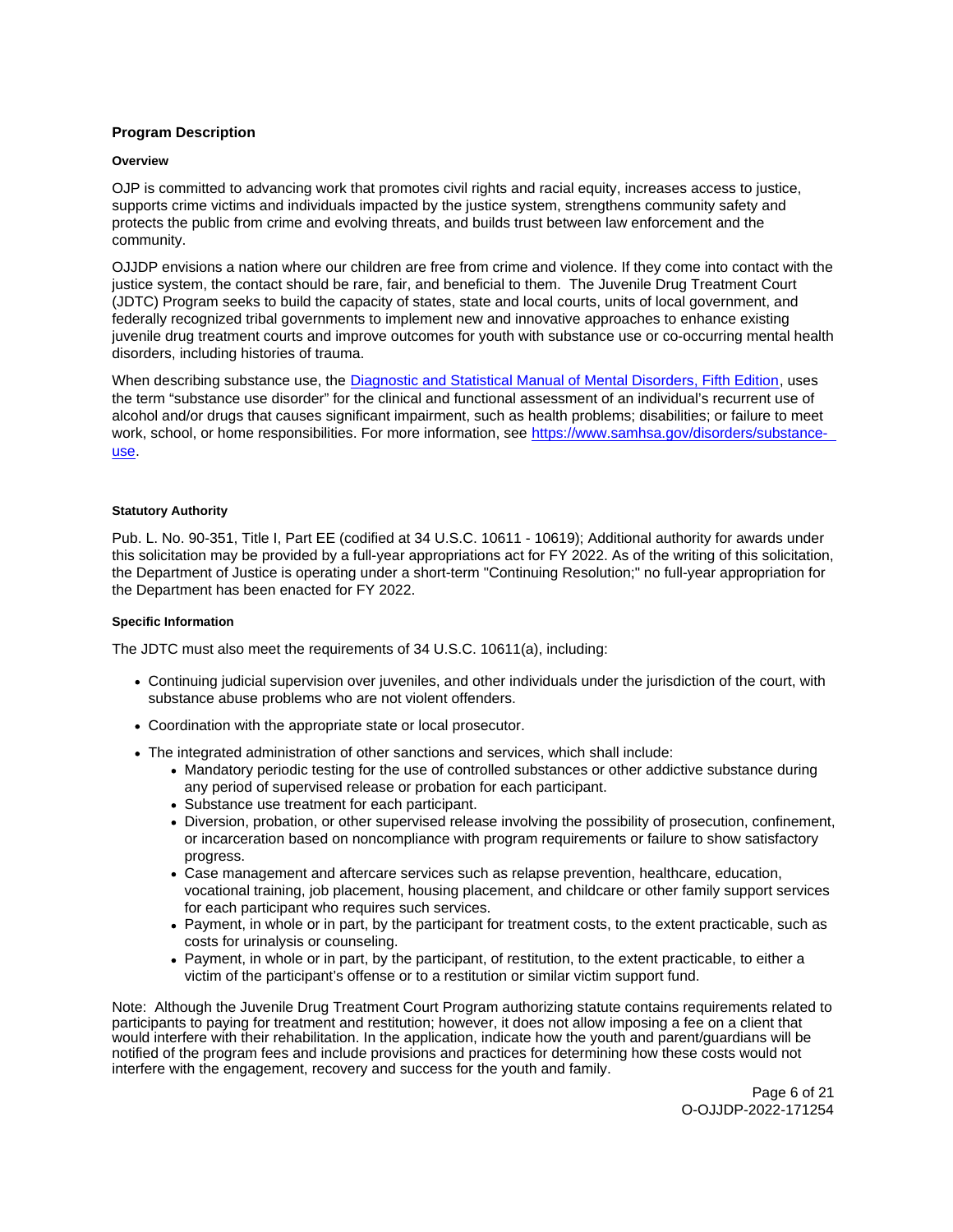- <span id="page-6-0"></span>Furthermore, consistent with the authorizing statute at 34 U.S.C. 10611(c), JDTC Program grant recipients must require mandatory periodic drug testing that is accurate and practicable. Each participant must be tested for every controlled substance that the participant has been known to abuse and for any that the court may require. The courts must impose graduated sanctions that increase punitive measures, therapeutic measures, or both whenever a participant fails a drug test. Such sanctions and measures may include, but are not limited to one or more of the following:
	- Detoxification treatment.
	- Residential treatment.
	- Increased time in the program.
	- Termination from the program.
	- . Increased drug screening requirements.
	- Increased court appearances.
	- Increased counseling.
	- Increased supervision.
	- Electronic monitoring.
	- In-home restriction.
	- Community service.
	- Family counseling.
	- Anger management classes.
	- Incarceration.

## **Goals, Objectives, Deliverables, and Timeline**

## **Category 1: Juvenile Drug Treatment Court Statewide Program**

The goal of this category is to support State Administrative Offices of the Court in collaboration with the State Substance Abuse Agency to develop statewide approaches for JDTC alignment with best practices related to court operations, treatment, and building recovery capital.

## **Objectives**

The objectives of this program are to support statewide strategies to implement the JDTC model with fidelity, standardize JDTC practices, and increase access to and/or availability of substance use disorder treatment and recovery services across the state.

## **Deliverables**

Deliverables are to strengthen cross-system collaboration, expand JDTC practices into the larger state juvenile court systems, and increase the scale and scope of services provided by building recovery capital for adolescents. OJJDP also encourages applicants to include plans to collaborate with their state Medicaid Program.

Funds may be used to employ a Quality Assurance position to ensure evidence-based practices operate with fidelity. This position may make recommendations for improving operations through program evaluation and data collection.

## **Category 2: Juvenile Drug Treatment Court Enhancement Program**

The goal of this category is to enhance existing JDTCs by enhancing one or more of the following areas using the evidence-based Juvenile Drug Treatment Court Guidelines:

- Enhance adolescent substance use disorder treatment services in existing JDTCs, including screening, assessment, case management, recovery support services, and program coordination to JDTC participants.
- Develop effective case management.
- Deliver effective incentives and sanctions.
- Address criminogenic needs.
- Implement evidence-based screening tools Develop an innovative approach to serve court-involved youth who are not moderate to high risk to offend

Page 7 of 21 O-OJJDP-2022-171254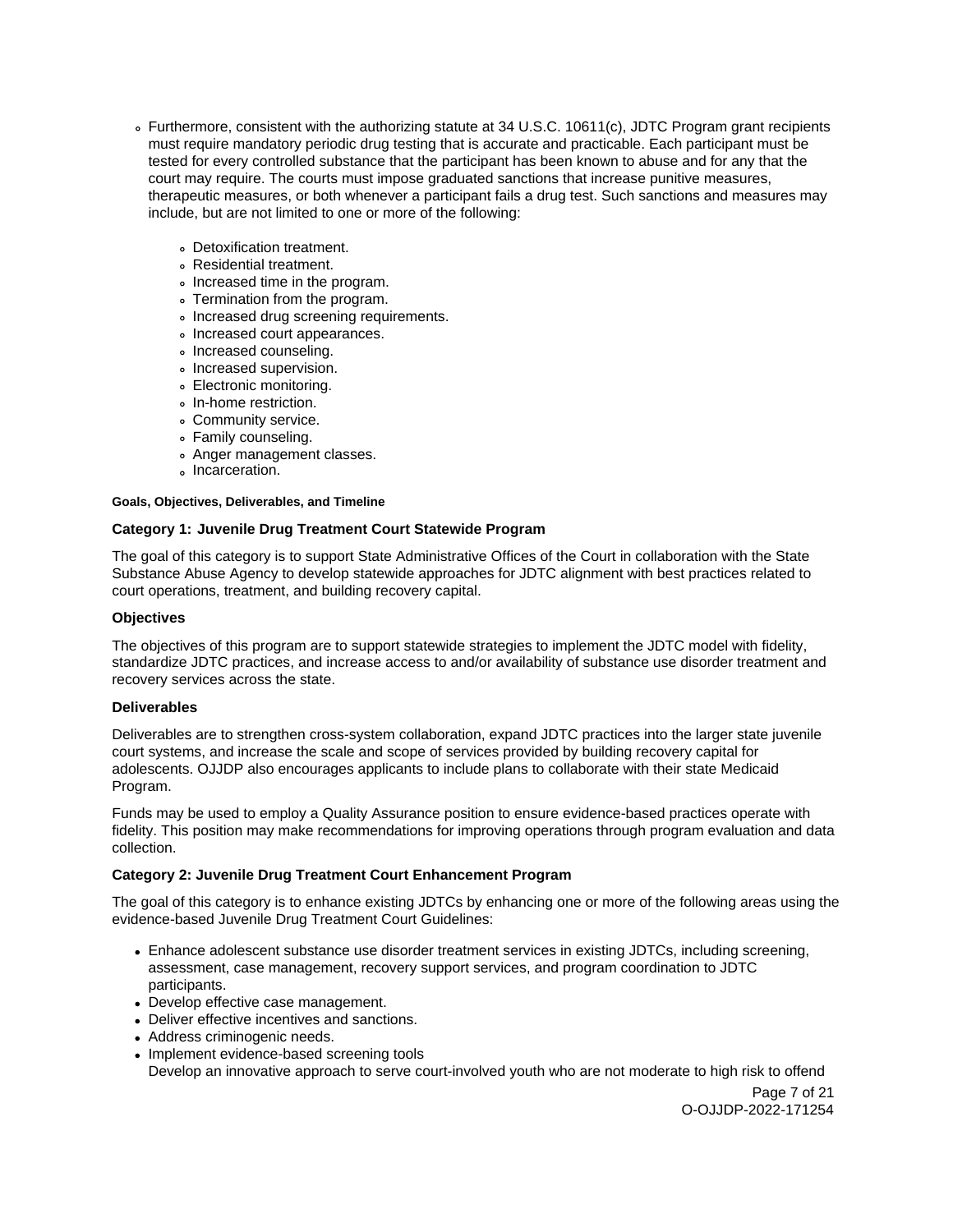but have substance use challenges and can benefit from a brief intervention.

<span id="page-7-0"></span>Successful applicants will be expected to provide a coordinated, multisystem approach designed to combine the judicial oversight authority of JDTCs with effective substance use disorder treatment services in order to reduce recidivism and substance use.

## **Objectives**

The objectives of this program are to improve access and availability of adolescent (and family when appropriate) substance use disorder services to a larger number of clients, increase the number of individuals served, and/or propose enhancements to improve the quality of treatment services by adding evidence-based treatment approaches or adding new treatment services to address unmet or emerging trends.

#### **Deliverables**

The deliverable for this category will be a long-term strategy and detailed implementation plan to enhance the JDTC and include an overview of (1) the JDTC's current practices and (2) proposed enhancements to change or implement during the project period.

The Goals, Objectives, and Deliverables are directly related to the performance measures that show the results of the completed work, as discussed in the "Application and Submission Information" section.

#### **Evidence-Based Programs or Practices**

OJP strongly encourages the use of data and evidence in policymaking and program development for criminal justice, juvenile justice, and crime victim services. For additional information and resources on evidence-based programs or practices, see the [OJP Grant Application Resource Guide.](https://www.ojp.gov/funding/apply/ojp-grant-application-resource-guide#evidence-based)

## **Information Regarding Potential Evaluation of Programs and Activities**

OJP may conduct or support an evaluation of the programs and activities funded under this solicitation. For additional information, see the [OJP Grant Application Resource Guide](https://www.ojp.gov/funding/apply/ojp-grant-application-resource-guide#potential-evaluation) section entitled "Information Regarding Potential Evaluation of Programs and Activities."

#### **OJP Priority Areas**

The Department of Justice is committed to advancing work that promotes civil rights and racial equity, increases access to justice, supports crime victims and individuals impacted by the justice system, strengthens community safety and protects the public from crime and evolving threats, and builds trust between law enforcement and the community.

1. Priority Considerations Supporting Executive Order 13985, Advancing Racial Equity and Support for Underserved Communities Through the Federal Government

Consistent with this Executive Order, the term "underserved community" refers to a population sharing a particular characteristic, as well as a geographic community, that has been systematically denied a full opportunity to participate in aspects of economic, social, and civic life or whose members have been historically underserved, marginalized, and adversely affected by inequality. Such communities include, among others, Black people, Hispanics and Latino/a/e people, Native American and other Indigenous peoples of North America (including Alaska Natives, Eskimos, and Aleuts), Asian Americans, Native Hawaiians, and Pacific Islanders.

In support of Executive Order 13985, OJP will:

A. Give priority consideration to applications that include project(s) that will promote racial equity and the removal of barriers to access and opportunity for communities that have been historically underserved, marginalized, and adversely affected by inequality, when making award decisions.

To receive this consideration, the applicant must describe how the proposed project(s) will address potential inequities and barriers to equal opportunity, and/or contribute to greater access to services for underserved and historically marginalized populations.

B. OJJDP will give priority consideration to applicants that demonstrate a commitment to ensuring

Page 8 of 21 O-OJJDP-2022-171254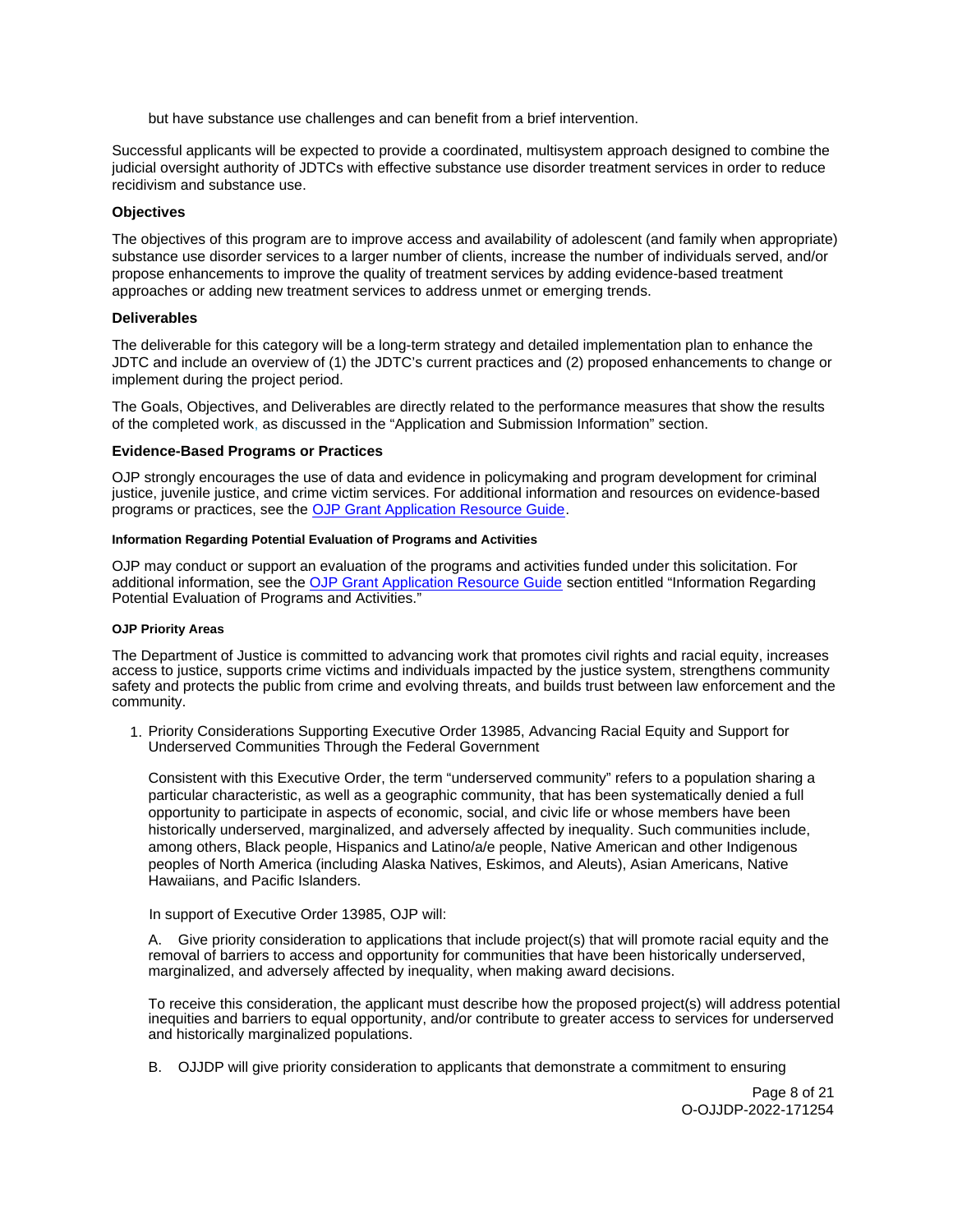<span id="page-8-0"></span>fairness, equity, and access to justice for all children and families regardless of their race or ethnicity; religion; socioeconomic status; gender; age; mental health; cognitive, sensory, or physical disability; sexual orientation or gender identity or expression; geographic location; or other characteristics historically linked to discrimination or exclusion.

To receive this priority consideration, applicants must include in their application a plan that describes how the applicant will incorporate these values and priorities into their program design.

C. Give priority consideration to applicants that can demonstrate that their capabilities and competencies for implementing their proposed project(s) are enhanced because the applicant (or at least one proposed subrecipient that will receive at least 30% of the requested award funding, as demonstrated in the Budget Worksheet and Budget Narrative) identifies as a culturally specific organization. To receive this additional priority consideration, applicants must describe how being a culturally specific organization (or funding the culturally specific subrecipient organization(s)) will enhance their ability to implement the proposed project (s) and should also specify which culturally specific populations are intended or expected to be served or to have their needs addressed under the proposed project(s).

Culturally specific organizations are defined for purposes of this solicitation as private nonprofit or tribal organizations whose primary purpose as a whole is to provide culturally specific services to, among others, Black people, Hispanics and Latino/a/e people, Native American and other Indigenous peoples of North America (including Alaska Natives, Eskimos, and Aleuts), Asian Americans, Native Hawaiians, and/or Pacific Islanders.

Note: Addressing these priority areas is one of many factors that OJP considers in making funding decisions. Receiving priority consideration for one or more priority areas is not a guarantee of an award.

## **Federal Award Information**

#### **Solicitation Categories**

| <b>Competition ID</b>     | Category * | Number of<br>Awards | <b>Dollar Amount for</b><br>Award | Performance<br><b>Start Date</b> | Performance<br><b>Duration</b><br>(Months) |
|---------------------------|------------|---------------------|-----------------------------------|----------------------------------|--------------------------------------------|
| C-OJJDP-2022-00035-PROD 1 |            | 2                   | \$1,100,000.00                    | 10/1/22 12:00<br>AM              | 48                                         |
| C-OJJDP-2022-00036-PROD 2 |            | 7                   | \$750,000.00                      | 10/1/22 12:00<br>AM              | 48                                         |

#### **Awards, Amounts and Durations**

# 10/1/22 12:00 AM 48

**Period of Performance Start Date**  Period of Performance Duration (Months)

#### **Anticipated Total Amount to be Awarded Under Solicitation**  \$7,450,000.00

#### **Availability of Funds**

This solicitation, and awards (if any are made) under this solicitation, are subject to the availability of appropriated funds and to any modifications or additional requirements that may be imposed by the agency or by law. In

> Page 9 of 21 O-OJJDP-2022-171254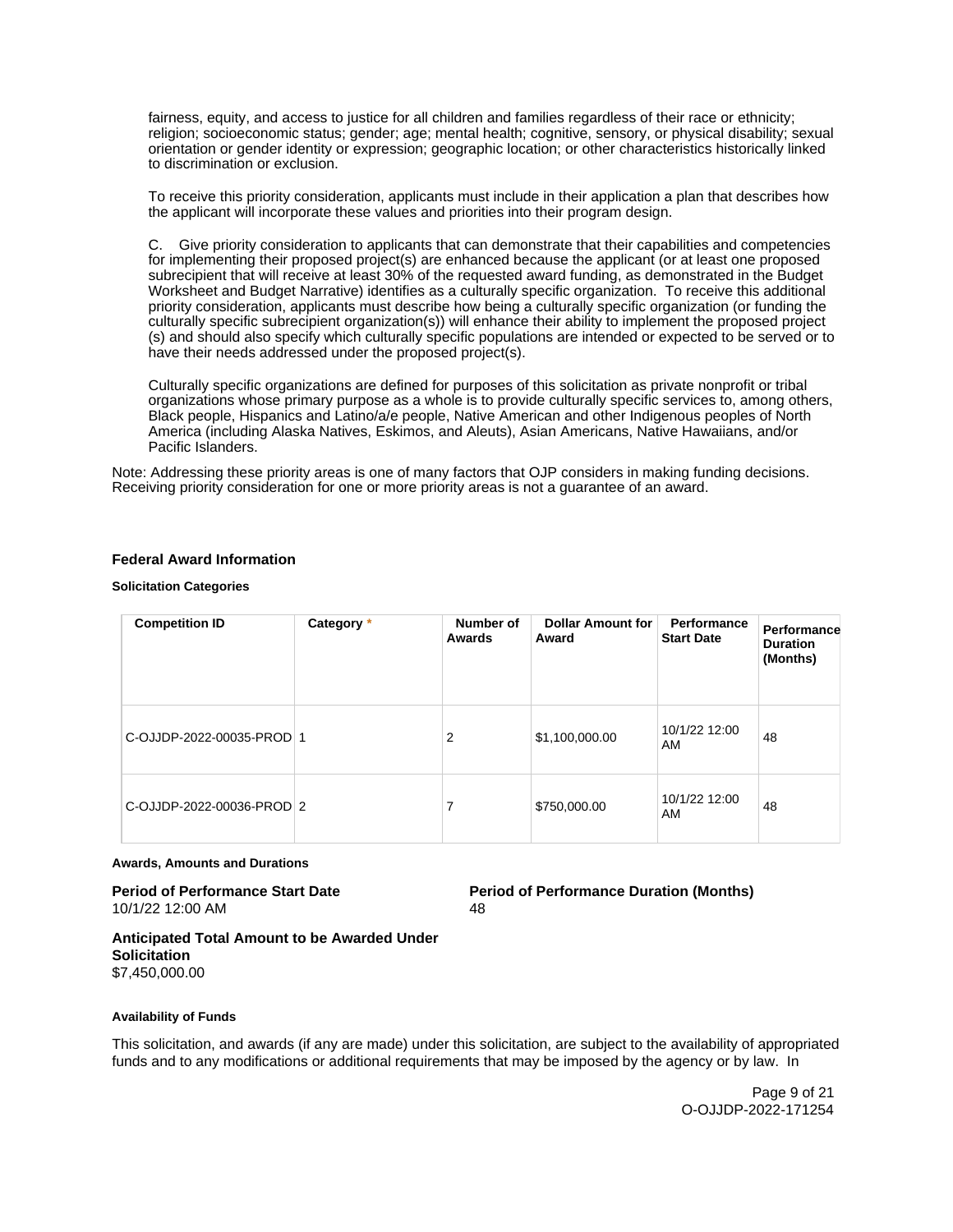<span id="page-9-0"></span>addition, nothing in this solicitation is intended to, and does not, create any right or benefit, substantive or procedural, enforceable at law or in equity by any party against the United States, its departments, agencies, or entities, its officers, employees, or agents, or any other person.

## **Types of Awards**

## **Category 1: Juvenile Drug Treatment Court Statewide Program**

OJJDP expects to make awards under Category 1 of this solicitation as cooperative agreements, which provide for OJP to have substantial involvement in carrying out award activities. See the "Administrative, National Policy, and Other Legal Requirements" section of the [OJP Grant Application Resource Guide](https://ojp.gov/funding/Apply/Resources/Grant-App-Resource-Guide.htm) for additional information.

## **Category 2: Juvenile Drug Treatment Court Enhancement Program**

OJJDP expects to make awards under Category 2 of this solicitation as grants. See the "Administrative, National Policy, and Other Legal Requirements" section of the [OJP Grant Application Resource Guide](https://ojp.gov/funding/Apply/Resources/Grant-App-Resource-Guide.htm) for a brief discussion of important statutes, regulations, and award conditions that apply to many (or in some cases, all) OJP grants.

## **Financial Management and System of Internal Controls**

Award recipients and subrecipients (including recipients or subrecipients that are pass-through entities) must, as described in the Part 200 Uniform Requirements as set out at 2 C.F.R. 200.303, comply with standards for financial and program management. See the [OJP Grant Application Resource Guide](https://www.ojp.gov/funding/apply/ojp-grant-application-resource-guide#fm-internal-controls) for additional information.

#### **Budget Information**

## **Cost Sharing or Matching Requirement**

This solicitation requires a 25% **cash or in-kind match**. Federal funds awarded under this solicitation may not cover more than 75% of the total costs of the project being funded. An applicant must identify the source of the 25% nonfederal portion of the total project costs and how it will use match funds. If a successful applicant's proposed match exceeds the required match amount, and OJP approves the budget, the total match amount incorporated into the approved budget becomes mandatory and subject to audit. ("Match" funds may be used only for purposes that would be allowable for the federal funds.) Recipients must satisfy this match requirement with cash or in-kind match. The formula for calculating match is:

Federal Award Amount = Adjusted (Total) Project Costs

Federal Share Percentage

Required Recipient's Share Percentage x Adjusted Project Cost = Required Match

**Example:** 75%/25% match requirement: for a federal award amount of \$350,000, calculate match as follows:

 $$350,000 = $466,667$  25% x \$466,667 = \$116,667 match 75%

See the [OJP Grant Application Resource Guide](https://www.ojp.gov/funding/apply/ojp-grant-application-resource-guide#cost-sharing) for additional information on this match requirement. For stepby-step instructions for entering match amounts in the budget, see the [Budget Summary Match Guide.](https://justicegrants.usdoj.gov/sites/g/files/xyckuh296/files/media/document/budget-summary-match-guide.pdf)

## **Pre-agreement Costs (also known as Pre-award Costs)**

See the [OJP Grant Application Resource Guide](https://www.ojp.gov/funding/apply/ojp-grant-application-resource-guide#pre-agreement-costs) information on Pre-agreement Costs (also known as Pre-award Costs).

> Page 10 of 21 O-OJJDP-2022-171254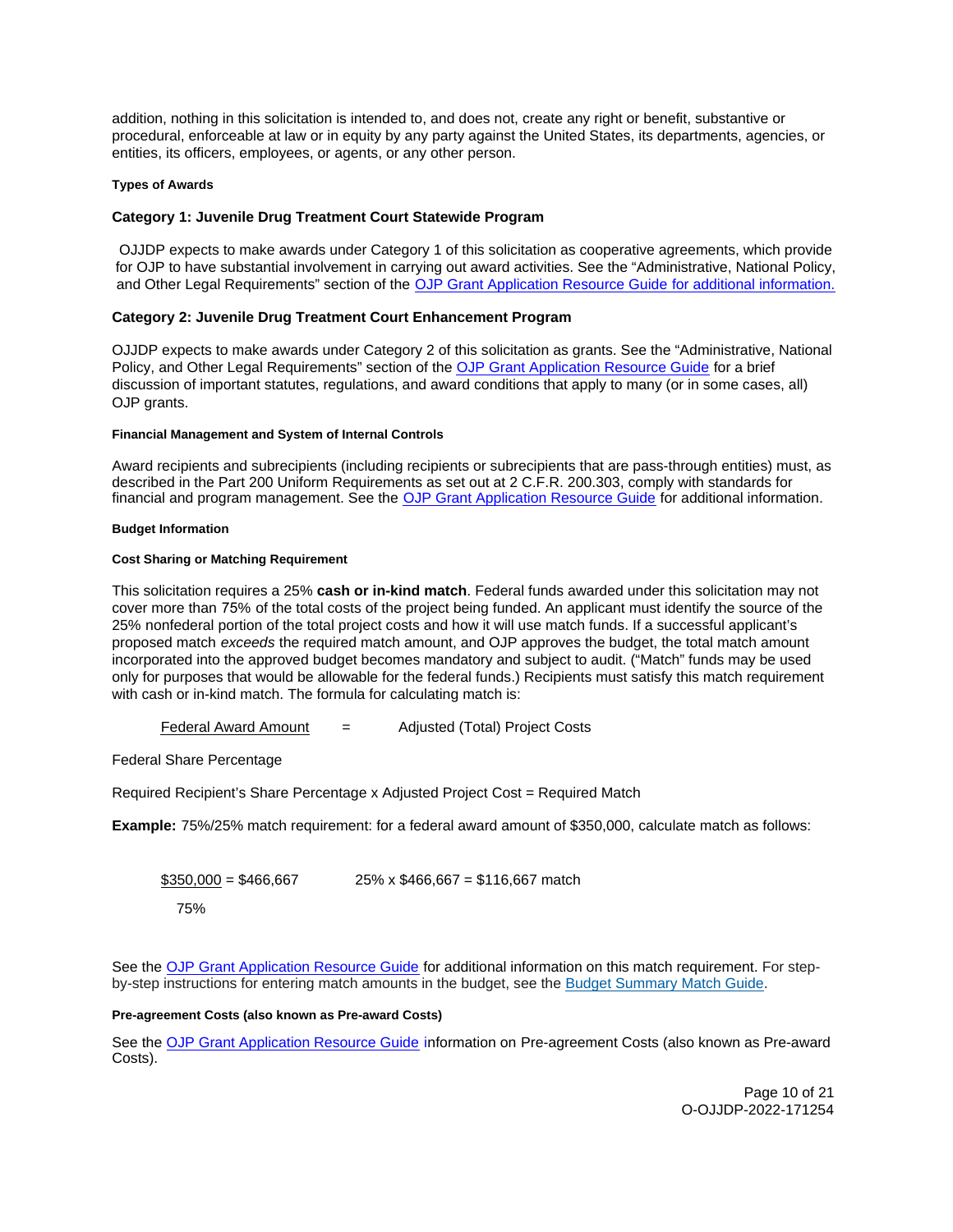#### <span id="page-10-0"></span>**Limitation on Use of Award Funds for Employee Compensation: Waiver**

See the [OJP Grant Application Resource Guide](https://www.ojp.gov/funding/apply/ojp-grant-application-resource-guide#limitation-use-award) information on the Limitation on Use of Award Funds for Employee Compensation; Waiver.

#### **Prior Approval, Planning, and Reporting of Conference/Meeting/Training Costs**

See the [OJP Grant Application Resource Guide](https://www.ojp.gov/funding/apply/ojp-grant-application-resource-guide#prior-approval) for information on Prior Approval, Planning, and Reporting of Conference/Meeting/Training Costs.

#### **Costs Associated with Language Assistance (if applicable)**

See the [OJP Grant Application Resource Guide](https://www.ojp.gov/funding/apply/ojp-grant-application-resource-guide#costs-associated) for information on Costs Associated with Language Assistance.

## **Eligibility Information**

For eligibility information, see the solicitation cover page.

To advance Executive Order 13929 Safe Policing for Safe Communities, the Attorney General determined that all state, local, and university or college law enforcement agencies must be certified by an approved independent credentialing body or have started the certification process, to be eligible for FY 2022 DOJ discretionary grant funding. To become certified, the law enforcement agency must meet two mandatory conditions: 1) the agency's use-of-force policies adhere to all applicable federal, state, and local laws and 2) the agency's use-of-force policies prohibit chokeholds except in situations where use of deadly force is allowed by law. The certification requirement also applies to law enforcement agencies receiving DOJ discretionary grant funding through a subaward. For detailed information on this certification requirement, please visit the Executive Order on Safe Policing for Safe Communities page to access the Principles on Safe Policing and Use of Force, Implementation Fact Sheet and List of Credentialing Bodies.

For information on cost sharing or match requirements, see the "Federal Award Information" section.

## **Application and Submission Information**

The following application elements **must** be included in the application to meet the basic minimum requirements to advance to peer review and receive consideration for funding:

- Proposal Abstract
- Proposal Narrative
- Budget Worksheet and Budget Narrative (web-based form) (The web-based form includes the budget details and the budget narrative.)

See the "Application Elements and Formatting Instructions" section of the [OJP Grant Application Resource Guide](https://www.ojp.gov/funding/apply/ojp-grant-application-resource-guide#application-elements)  for information on what happens to an application that does not contain all of the specified elements or is nonresponsive to the scope of the solicitation.

## **Information to Complete the Application for Federal Assistance (SF-424)**

The SF-424 must be submitted in [Grants.gov](https://Grants.gov). It is a required standard form used as a cover sheet for submission of preapplications, applications, and related information. See the [OJP Grant Application Resource Guide](https://www.ojp.gov/funding/apply/ojp-grant-application-resource-guide#complete-application) for additional information on completing the SF-424.

In Section 8F of the SF-424, please include the name and contact information of the individual **who will complete the application in JustGrants**. JustGrants will use this information (email address) to assign the application to this user in JustGrants.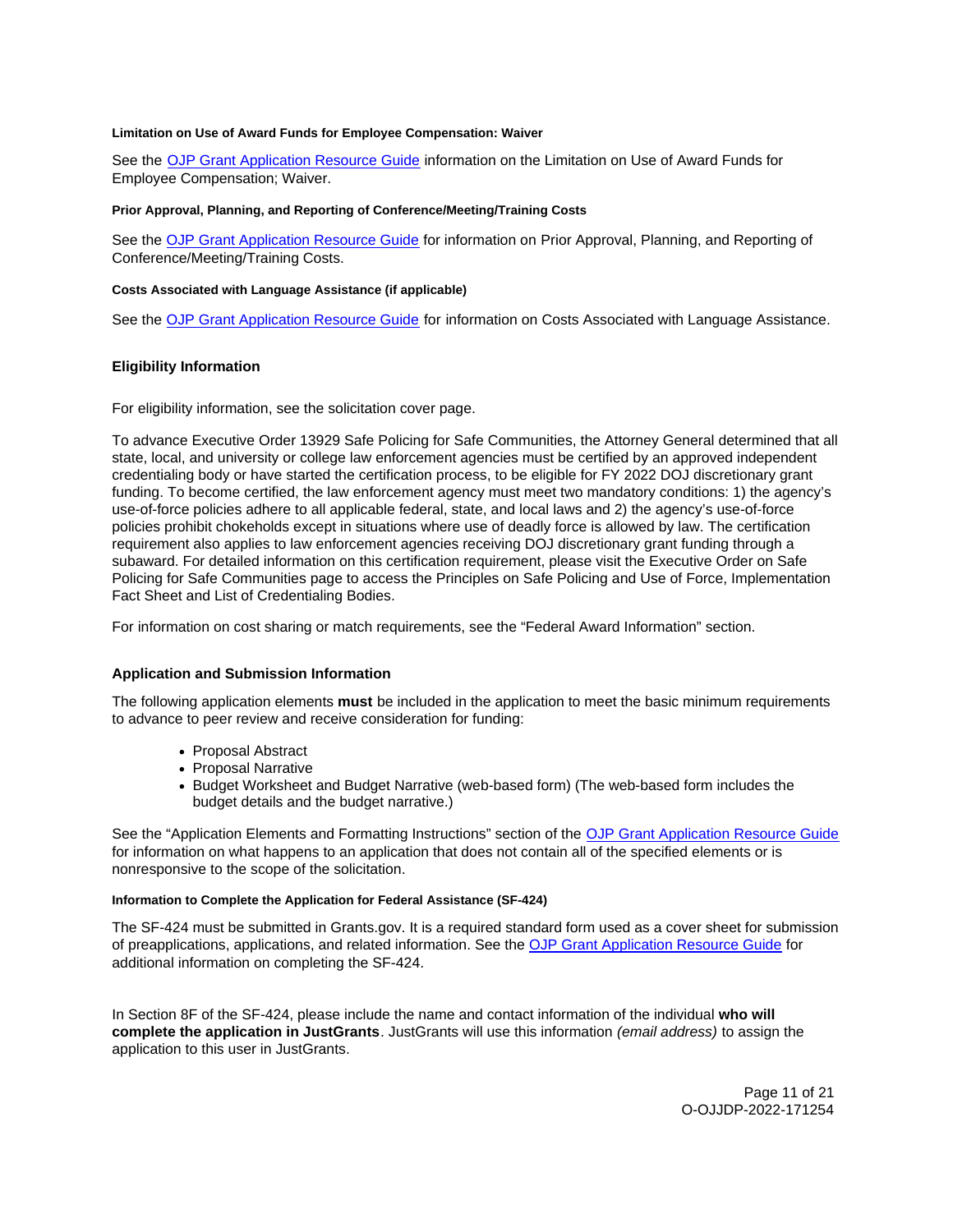<span id="page-11-0"></span>**Intergovernmental Review:** This solicitation ("funding opportunity") **is not** subject to [Executive Order 12372.](https://www.archives.gov/federal-register/codification/executive-order/12372.html) (In completing the SF-424, an applicant is to answer question 19 by selecting the response that the "Program is not covered by E.O. 12372.")

## **Standard Applicant Information (JustGrants 424 and General Agency Information)**

The Standard Applicant Information section of the JustGrants application is pre-populated with the SF-424 data submitted in [Grants.gov.](https://Grants.gov) The applicant will need to review the Standard Applicant Information in JustGrants and make edits as needed. Within this section, the applicant will need to: add for areas affected by the project; confirm its Authorized Representative; and verify and confirm the organization's unique entity identifier, legal name, and address.

## **Proposal Abstract**

A proposal abstract (no more than 400 words) summarizing the proposed project, including the purpose of the project, primary activities, expected outcomes, the service area, intended beneficiaries and subrecipients (if known), will be completed in the JustGrants web-based form. This abstract should be written in the third person and will be made publicly available on the OJP website if the project is awarded.

#### **Proposal Narrative**

The proposal narrative should be submitted as an attachment in JustGrants. The attached document should be double-spaced, using a standard 12-point font; have no less than 1-inch margins; and should not exceed 30 pages. Pages should be numbered and submitted as an attachment. If the proposal narrative fails to comply with these length restrictions, OJJDP may consider such noncompliance in peer review and in final award decision.

The following sections must be included as part of the proposal narrative:

a. Description of the Issue

Applicants should briefly describe the nature and scope of the problem that the program will address. The applicant should use data to provide evidence that the problem exists, demonstrate the size and scope of the problem, and document the effects of the problem on the target population and the larger community. Any data or research referenced in the narrative should include information about the source of the data and/or a citation. Applicants should describe the target population and any previous or current attempts to address the problem. Applicants should describe any research or evaluation studies that relate to the problem and contribute to their understanding of its causes and potential solutions. While OJJDP expects applicants to review the research literature for relevant studies, they should also explore whether unpublished local sources of research or evaluation data are available.

## b. Project Design and Implementation

Applicants should detail how the project will operate throughout the funding period and describe the strategies that they will use to achieve the goals and objectives identified in the previous section. Applicants should describe how they will complete the deliverables stated in the Goals, Objectives, and Deliverables section. OJJDP encourages applicants to select evidence-based practices for their programs. This section should also include details regarding any leveraged resources (cash or in-kind) from local sources to support the project and discuss plans for sustainability beyond the grant period.

If the applicant is seeking priority consideration for Priority 1(A), it should address in this section how the proposed project(s) will promote racial equity and/or the removal of barriers to access and opportunity, and/or contribute to greater access to services, for communities that have been historically underserved, marginalized, and adversely affected by inequality.

If the applicant is seeking priority consideration for Priority 1(B), it should address in this section how the proposed project(s) will ensure fairness, equity, and access to justice for all children and families regardless of their religion; gender; age; mental health; cognitive, sensory, or physical disability; sexual orientation or gender identity; or other characteristics historically linked to discrimination or exclusion not already identified under Priority 1(A).

**Timeline.** Applicants should submit a realistic timeline or milestone chart that indicates major tasks associated

Page 12 of 21 O-OJJDP-2022-171254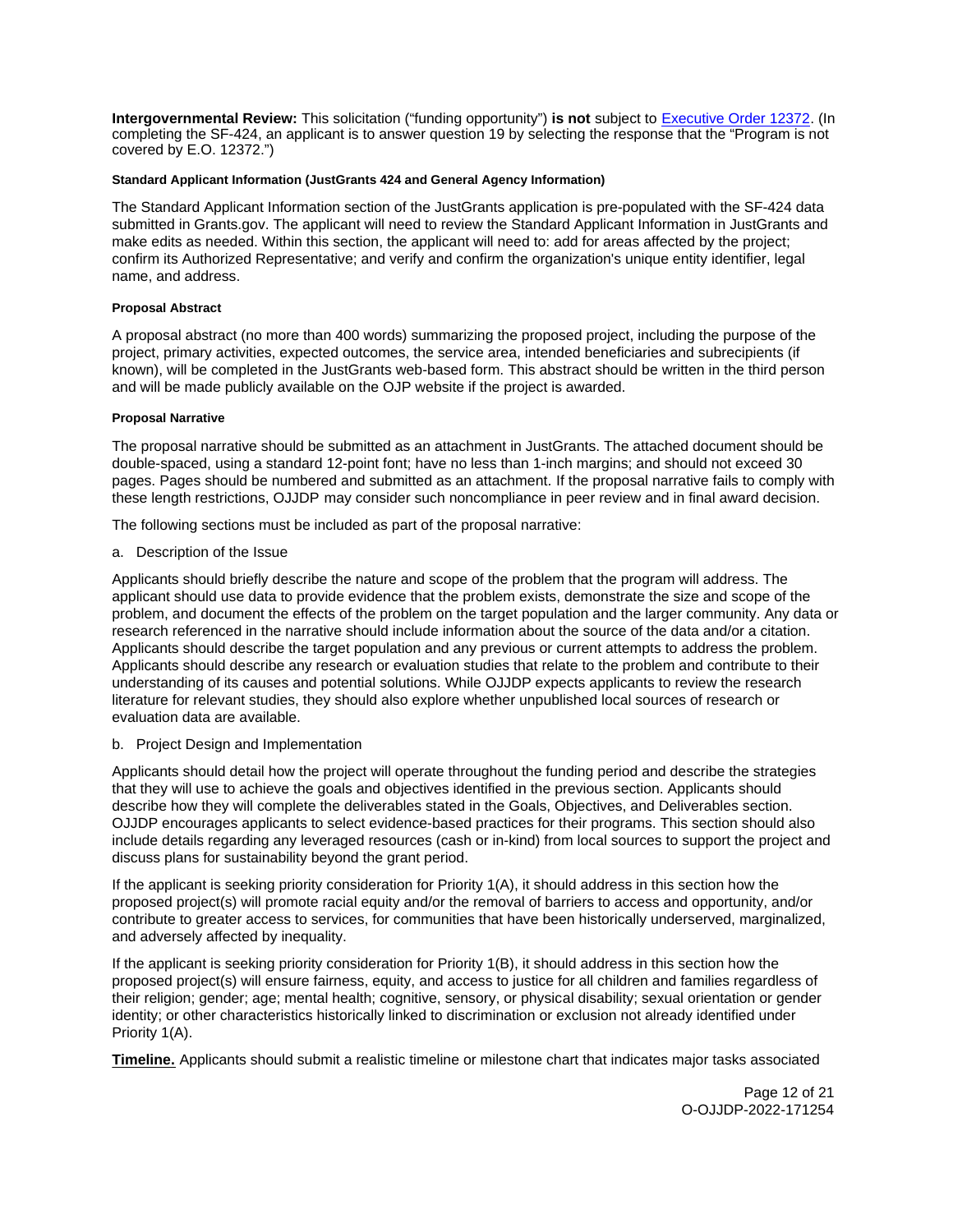<span id="page-12-0"></span>with the goals and objectives of the project, assigns responsibility for each, and plots completion of each task by month or quarter for the duration of the award, using "Year 1," "Month 1," "Quarter 1," etc., not calendar dates (see "Sample Project Timelines" [here\).](https://ojjdp.ojp.gov/funding/ojjdp-sample-timelines) Applicants should submit the timeline as a separate attachment, as stipulated in Additional Application Components. On receipt of an award, the recipient may revise the timeline, based on training and technical assistance that OJJDP will provide.

## c. Capabilities and Competencies

This section should describe the experience and capability of the applicant organization and any contractors or subgrantees that the applicant will use to implement and manage this effort and its associated federal funding, highlighting any previous experience implementing projects of similar design or magnitude. Applicants should highlight their experience/capability/capacity to manage subawards, including details on their system for fiscal accountability. Management and staffing patterns should be clearly connected to the project design described in the previous section. Applicants should describe the roles and responsibilities of project staff and explain the program's organizational structure and operations. Applicants should include a copy of an organizational chart showing how the organization operates, including who manages the finances; how the organization manages subawards, if there are any; and the management of the project proposed for funding.

If the applicant is seeking priority consideration under Priority 1(C), it should describe within this section how being a culturally specific organization (or funding a culturally specific subrecipient organization at a minimum of 30% of the project budget) will enhance its ability to implement the proposed project(s) and should also specify which culturally specific populations are intended or expected to be served or have their needs addressed under the proposed project(s).

## d. Plan for Collecting the Data Required for This Solicitation's Performance Measures

Describe the process for measuring project performance. Identify who will collect the data, who is responsible for performance measurements, and how the information will be used to guide and evaluate the impact of the project. Describe the process that will be used to accurately report data.

Note: Applicants are **not** required to submit performance data with the application. Rather, performance measure information is included as an alert that successful applicants will be required to submit performance data as part of each award's reporting requirements.

OJP will require each successful applicant to submit regular performance data that show the completed work's results. The performance data directly relate to the goals, objectives, and deliverables identified in the "Goals, Objectives, and Deliverables" discussion. Applicants can visit OJP's performance measurement page at [www.ojp.gov/performance](https://www.ojp.gov/performance) for an overview of performance measurement activities at OJP.

A list of performance measure questions for this program can be found at [https://ojjdp.ojp.gov/funding/grant-performance-measurement/fy-2022-performance-measures.](https://ojjdp.ojp.gov/funding/performance-measures/performance-measures-juvenile-drug-court.pdf) 

OJJDP will require award recipients to submit performance measure data and performance reports in JustGrants. OJJDP will provide further guidance on the post-award submission process, if selected for award.

## **Note on Project Evaluations**

An applicant that proposes to use award funds through this solicitation to conduct project evaluations must follow the guidance in the "Note on Project Evaluations" section in the [OJP Grant Application Resource Guide.](https://www.ojp.gov/funding/Apply/Resources/Grant-App-Resource-Guide.htm) 

#### **Goals, Objectives, Deliverables, and Timeline**

The applicant will submit the program goals, objectives, deliverables, and timeline in the JustGrants web-based form.

> Page 13 of 21 O-OJJDP-2022-171254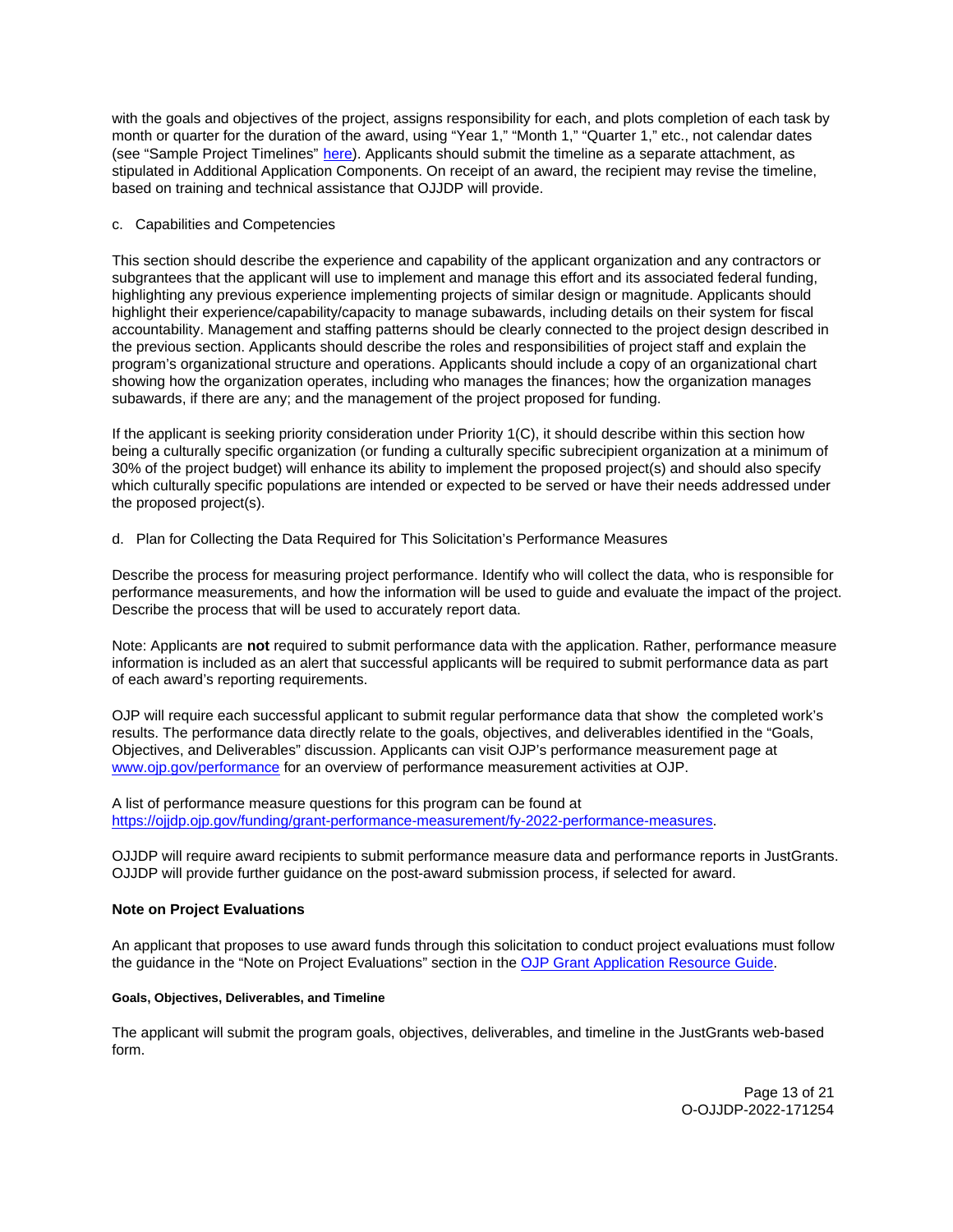#### <span id="page-13-0"></span>**Budget and Associated Documentation**

#### **Budget Worksheet and Budget Narrative (Web-based Form)**

The applicant will complete the JustGrants web-based budget form. See the [OJP Grant Application Resource](https://ojp.gov/funding/Apply/Resources/Grant-App-Resource-Guide.htm)  [Guide](https://ojp.gov/funding/Apply/Resources/Grant-App-Resource-Guide.htm) for additional information.

If the applicant is seeking priority consideration under Priority 1(C) based on the identification of at least one proposed subrecipient as a culturally specific organization, the proposed funding for the subrecipient in the webbased budget form **must be a minimum of 30% of award funding.** 

The budget narrative must also describe how the activities that will be funded with the (minimum) 30% of award funding provided to the subrecipient **specifically relate to the priority consideration requested under Priority 1(C)** and described in the Capabilities and Competencies section of the application.

#### **Indirect Cost Rate Agreement (if applicable)**

The applicant will submit its indirect cost rate agreement by uploading it as an attachment in JustGrants. See the [OJP Grant Application Resource Guide](https://www.ojp.gov/funding/apply/ojp-grant-application-resource-guide#indirect-cost) for additional information.

#### **Financial Management Questionnaire (including applicant disclosure of high-risk status)**

The applicant will download the questionnaire, complete it, and submit it by uploading it as an attachment in JustGrants. See the [OJP Grant Application Resource Guide](https://www.ojp.gov/funding/apply/ojp-grant-application-resource-guide#fm-internal-controls-questionnaire) for the link to the questionnaire and additional information.

#### **Disclosure of Process Related to Executive Compensation**

This solicitation expressly modifies the OJP Grant Application Resource Guide by not incorporating its "Disclosure of Process Related to Executive Compensation" provisions. Applicants to this solicitation are not required to provide this disclosure.

#### **Additional Application Components**

#### **Tribal Authorizing Resolution**

An application in response to this solicitation may require inclusion of tribal authorizing documentation as an attachment. If applicable, the applicant will submit the tribal authorizing documentation by uploading it as an attachment in JustGrants. See the [OJP Grant Application Resource Guide](https://www.ojp.gov/funding/apply/ojp-grant-application-resource-guide) for additional information.

## **Research and Evaluation Independence and Integrity Statement**

If an application proposes research (including research and development) and/or evaluation, the applicant must demonstrate research/evaluation independence and integrity, including appropriate safeguards, before it may receive award funds. The applicant will submit documentation of its research and evaluation independence and integrity by uploading it as an attachment in JustGrants. For additional information, see the [OJP Grant](https://www.ojp.gov/funding/apply/ojp-grant-application-resource-guide)  [Application Resource Guide.](https://www.ojp.gov/funding/apply/ojp-grant-application-resource-guide)

#### **Disclosures and Assurances**

The applicant will address the following disclosures and assurances.

#### **Disclosure of Lobbying Activities**

Complete and submit the SF-LLL in [Grants.gov.](https://Grants.gov) See the [OJP Grant Application Resource Guide](https://www.ojp.gov/funding/apply/ojp-grant-application-resource-guide#disclosure-lobby) for additional information.

#### **DOJ Certified Standard Assurances**

Review and accept the DOJ Certified Standard Assurances in JustGrants. See the [OJP Grant Application](https://www.ojp.gov/funding/apply/ojp-grant-application-resource-guide#administrative)  [Resource Guide](https://www.ojp.gov/funding/apply/ojp-grant-application-resource-guide#administrative) for additional information.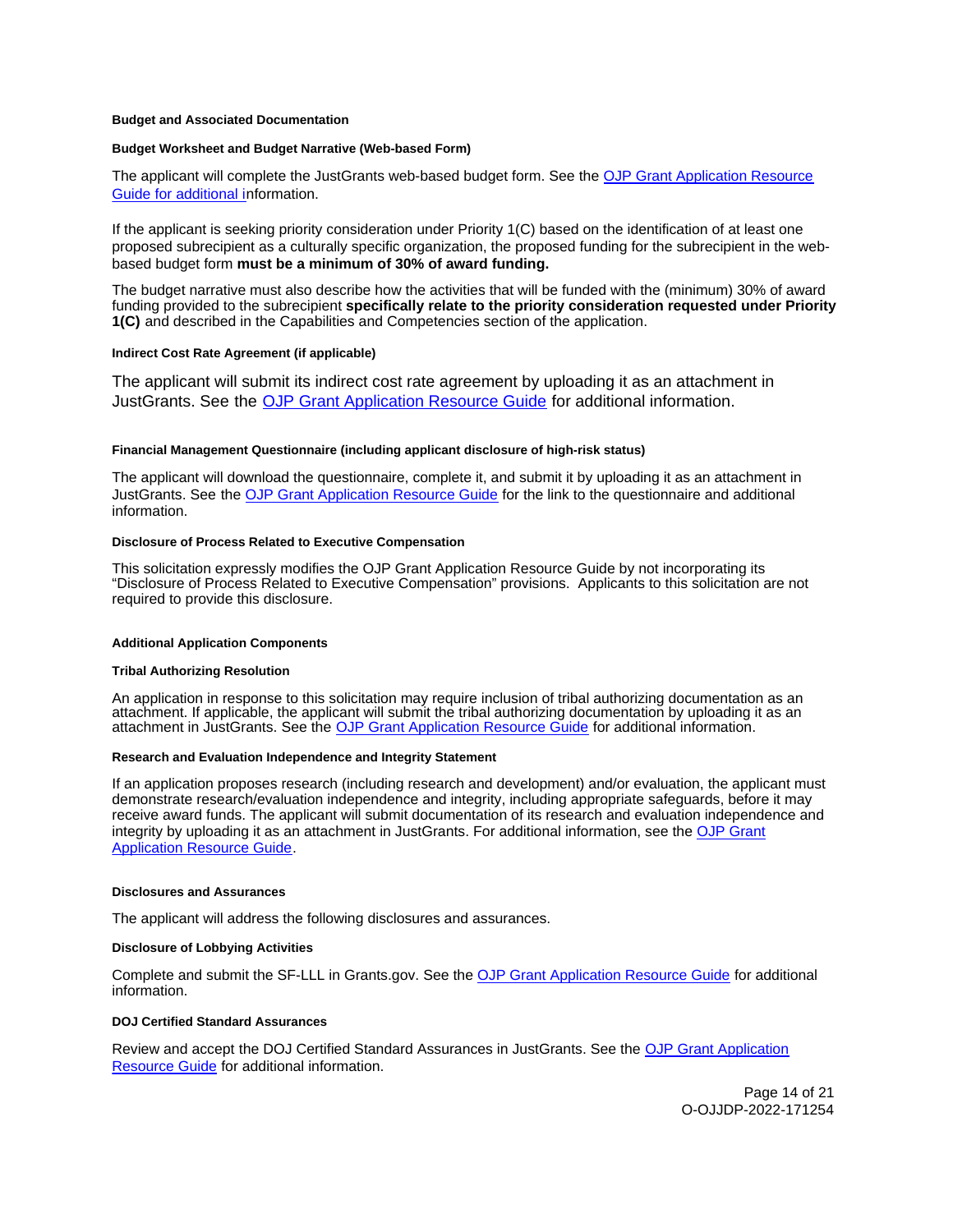#### <span id="page-14-0"></span>**Applicant Disclosure of Duplication in Cost Items**

Complete the JustGrants web-based Applicant Disclosure of Duplication in Cost Items form. See the [OJP Grant](https://www.ojp.gov/funding/apply/ojp-grant-application-resource-guide#applicant-disclosure-pending-applications)  [Application Resource Guide](https://www.ojp.gov/funding/apply/ojp-grant-application-resource-guide#applicant-disclosure-pending-applications) for additional information.

## **DOJ Certifications Regarding Lobbying; Debarment, Suspension and Other Responsibility Matters; and Drug-Free Workplace Requirements**

Review and accept the DOJ Certified Certifications Regarding Lobbying; Debarment, Suspension and Other Responsibility Matters; Drug-Free Workplace Requirements; Law Enforcement and Community Policing in JustGrants. See the [OJP Grant Application Resource Guide](https://www.ojp.gov/funding/apply/ojp-grant-application-resource-guide#administrative) for additional information.

## **Applicant Disclosure and Justification - DOJ High-Risk Grantees (if applicable)**

If applicable, submit the DOJ High-Risk Disclosure and Justification as an attachment in JustGrants. A DOJ highrisk grantee is an award recipient that has received a DOJ high-risk designation based on a documented history of unsatisfactory performance, financial instability, management system or other internal control deficiencies, or noncompliance with award terms and conditions on prior awards, or is otherwise not responsible. See the [OJP](https://www.ojp.gov/funding/apply/ojp-grant-application-resource-guide#applicant-disclosure-justification)  [Grant Application Resource Guide](https://www.ojp.gov/funding/apply/ojp-grant-application-resource-guide#applicant-disclosure-justification) for additional information.

## **How to Apply**

Step 1: The applicant must submit the **SF-424** and **SF-LLL** in [Grants.gov](https://Grants.gov) at [https://www.grants.gov/web/grants/register.html.](https://www.grants.gov/web/grants/register.html)

Step 2: The applicant must then submit the **full application**, including attachments, in JustGrants at [JustGrants.usdoj.gov.](https://justicegrants.usdoj.gov/)

For additional information, see the "How to Apply" section in the [OJP Grant Application Resource Guide](https://www.ojp.gov/funding/apply/ojp-grant-application-resource-guide#apply) and the [DOJ Application Submission Checklist.](https://justicegrants.usdoj.gov/sites/g/files/xyckuh296/files/media/document/appln-submission-checklist.pdf)

#### **Submission Dates and Time**

The **SF-424 and the SF-LLL** must be submitted in [Grants.gov](https://Grants.gov) by 11:59 p.m. eastern time on May 25, 2022.

The **full application** must be submitted in JustGrants by 8:59 p.m. eastern time on June 8, 2022.

OJP urges applicants to submit their [Grants.gov](https://Grants.gov) and JustGrants submissions prior to the due dates to allow sufficient time to correct errors and resubmit by the submission deadlines if a rejection notification is received. To be considered timely, the **full application** must be submitted in JustGrants by the JustGrants application deadline.

## **Experiencing Unforeseen Technical Issues**

An applicant that experiences unforeseen SAM.gov, [Grants.gov,](https://Grants.gov) or JustGrants technical issues beyond its control that prevent application submission by the deadline must demonstrate all efforts in requesting technical support in order to submit an application by the deadline. Technical support is available via phone and email to the applicable SAM.gov, [Grants.gov,](https://Grants.gov) or JustGrants support centers or service desks in which an applicant received a ticket number for resolution. If an applicant misses a deadline due to unforeseen technical difficulties, the applicant may request a waiver to submit an application after the deadline. Note: If an applicant does not submit all of the required [Grants.gov](https://Grants.gov) forms by the [Grants.gov](https://Grants.gov) deadline, the applicant will not be able to proceed to the JustGrants portion of the application process.

An applicant experiencing technical difficulties with the following systems must contact the associated support desk indicated below to report the technical issue and receive a tracking number:

- [Grants.gov](https://Grants.gov)  contact the [Grants.gov Customer Support Hotline](https://www.grants.gov/web/grants/support.html)
- SAM.gov contact the [SAM Help Desk \(Federal Service Desk\)](https://www.fsd.gov/gsafsd_sp)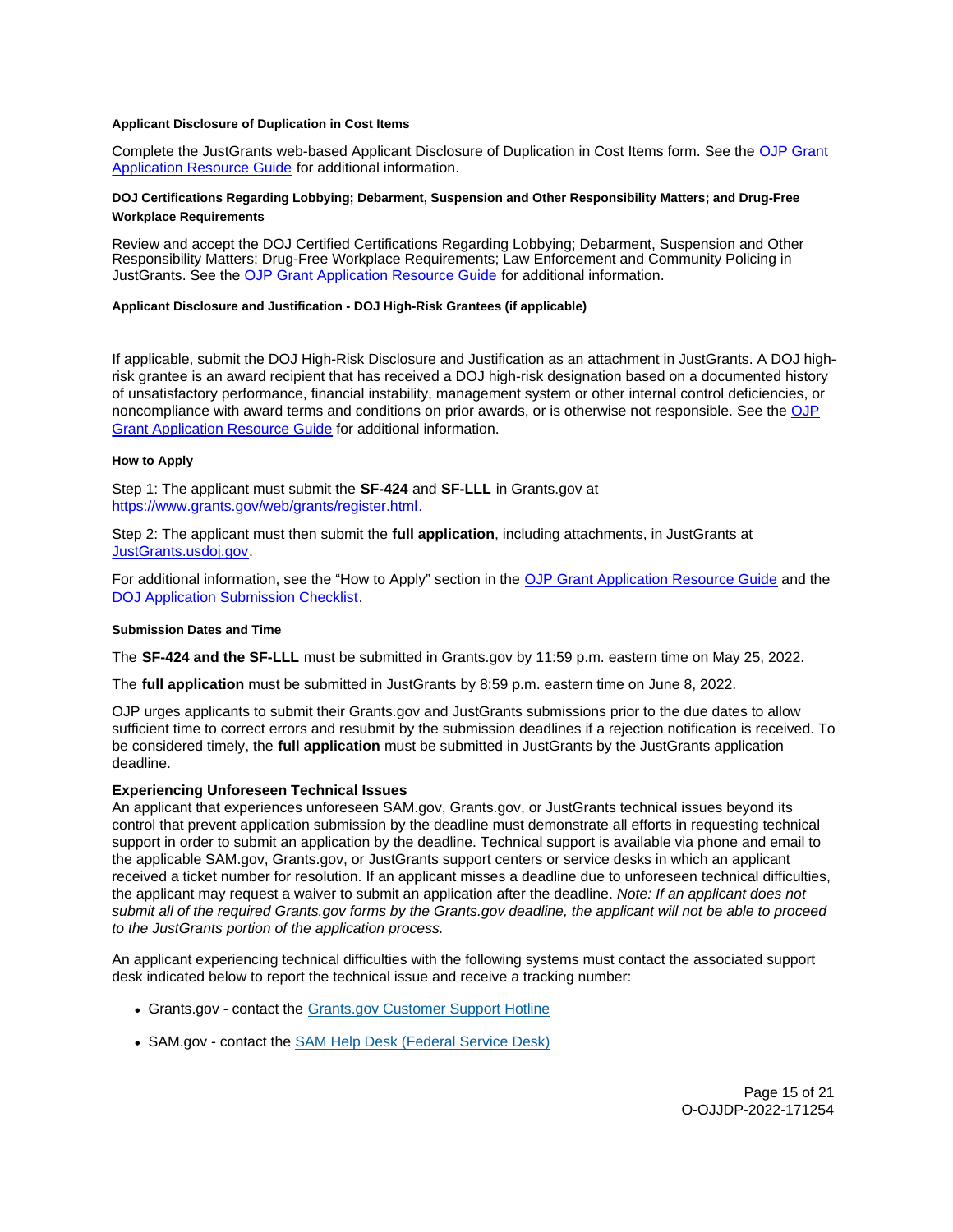<span id="page-15-0"></span>JustGrants - contact the JustGrants Support Desk at [JustGrants.Support@usdoj.gov](mailto:JustGrants.Support@usdoj.gov) or 833–872–5175

An applicant requesting a waiver to submit a late application must document their request for technical assistance in an email to the OJP Response Center at [grants@ncjrs.gov](file:///C:/Users/local_Yehj/INetCache/Content.Outlook/20U4XBR7/grants@ncjrs.gov) **within 24 hours after the application deadline** to request approval to submit its application after the deadline. If an applicant has technical issues with [Grants.gov,](https://Grants.gov) the applicant must contact the Response Center within 24 hours of the [Grants.gov](https://Grants.gov) deadline to request approval to submit after the deadline. However, waiver requests will not be reviewed until after the JustGrants deadline to allow time for all waivers to be submitted. Waiver requests to submit after the submission deadline must:

- Describe the technical difficulties experienced.
- Include a timeline of the applicant's submission efforts (e.g., what date and time did the error occur, what date and time was action taken to resolve the issue and resubmit, and what date and time did support representatives respond).
- Include an attachment(s) of the complete grant application and all required documentation and material.
- Include the applicant's Unique Entity Identifier (UEI) and any applicable SAM.gov tracking number(s), [Grants.gov](https://Grants.gov) Help Desk ticket numbers, and JustGrants Support Desk ticket numbers.

OJP will review each request for late submission and required supporting documentation and notify the applicant whether the request has been approved or denied. For more details on the waiver process, OJP encourages applicants to review the "Experiencing Unforeseen Technical Issues" section in the [OJP Grant Application](https://www.ojp.gov/funding/apply/ojp-grant-application-resource-guide#experiencing-unforeseen-technical-issues)  [Resource Guide](https://www.ojp.gov/funding/apply/ojp-grant-application-resource-guide#experiencing-unforeseen-technical-issues).

## **Application Review Information**

## **Review Criteria**

## **a. Merit Review Criteria**

Applications that meet the basic minimum requirements will be evaluated by peer reviewers on how the proposed project/program addresses the following criteria:

- 1. Description of the Issue (10%) evaluate the applicant's understanding of the program/issue to be addressed.
- 2. Project Design and Implementation (45%) evaluate the adequacy of the proposal, including the goals, objectives, timelines, milestones, and deliverables.
- 3. Capabilities and Competencies (25%) evaluate the administrative and technical capacity to successfully accomplish the goals and objectives.
- 4. Plan for Collecting the Data Required for This Solicitation's Performance Measures (10%) evaluate the applicant's understanding of the performance data reporting requirements and the plan for collecting the required data.
- 5. Budget (10%) evaluate for completeness, cost effectiveness, and allowability (e.g., reasonable, allocable, and necessary for project activities).

## **b. Other Review Criteria/Factors**

Other important considerations for OJJDP include geographic diversity, strategic priorities (specifically including, but not limited to, those mentioned above relating to priority areas), available funding, past performance, and the extent to which the Budget Worksheet and Budget Narrative (web-based form) accurately explain project costs that are reasonable, necessary, and otherwise allowable under federal law and applicable federal cost principles.

## **Review Process**

Applications submitted under this solicitation that meet the basic minimum requirements will be evaluated for technical merit by a peer review panel(s) in accordance with OJP peer review policy and procedures using the review criteria listed above.

> Page 16 of 21 O-OJJDP-2022-171254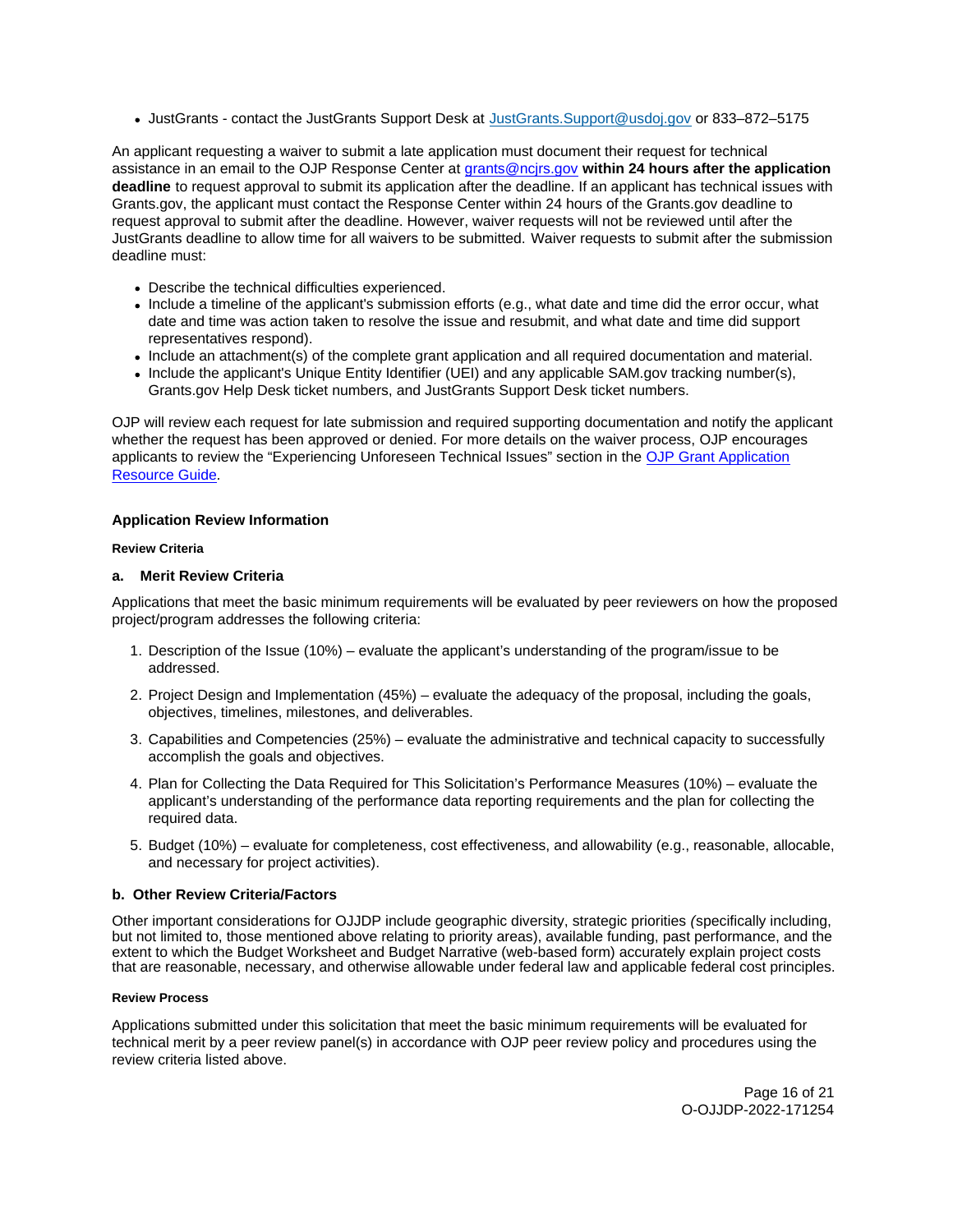<span id="page-16-0"></span>OJP screens applications to ensure they meet the basic minimum requirements prior to conducting the peer review. Although specific requirements may vary, the following are common requirements applicable to all OJP solicitations:

- The application must be submitted by an eligible type of applicant.
- The application must request funding within programmatic funding constraints (if applicable).
- The application must be responsive to the scope of the solicitation.
- The application must include all items necessary to meet the basic minimum requirements.

Pursuant to the Part 200 Uniform Requirements, before award decisions are made, OJP also reviews information related to the degree of risk posed by the applicant. Among other things to help assess whether an applicant with one or more prior federal awards has a satisfactory record with respect to performance, integrity, and business ethics, OJP checks whether the applicant is listed in SAM as excluded from receiving a federal award.

In addition, if OJP anticipates that an award will exceed \$250,000 in federal funds, OJP also must review and consider any information about the applicant that appears in the nonpublic segment of the integrity and performance system accessible through SAM (currently, the Federal Awardee Performance and Integrity Information System, FAPIIS).

**Important note on FAPIIS:** An applicant may review and comment on any information about itself that currently appears in FAPIIS and was entered by a federal awarding agency. OJP will consider such comments by the applicant, in addition to the other information in FAPIIS, in its assessment of the risk posed by the applicant.

Absent explicit statutory authorization or written delegation of authority to the contrary, all final award decisions will be made by the Assistant Attorney General, who may consider not only peer review ratings and OJJDP recommendations, but also other factors as indicated in this section.

## **Federal Award Administration Information**

#### **Federal Award Notices**

See the [OJP Grant Application Resource Guide](https://www.ojp.gov/funding/apply/ojp-grant-application-resource-guide#federal-award-notices) for information on award notifications and instructions.

## **Administrative, National Policy, and Other Legal Requirements**

If selected for funding, in addition to implementing the funded project consistent with the OJP-approved application, the recipient must comply with all award conditions and all applicable requirements of federal statutes and regulations, including the applicable requirements referred to in the assurances and certifications executed in connection with award acceptance. For additional information on these legal requirements, see the "Administrative, National Policy, and Other Legal Requirements" section in the [OJP Grant Application Resource](https://www.ojp.gov/funding/apply/ojp-grant-application-resource-guide#administrative)  [Guide.](https://www.ojp.gov/funding/apply/ojp-grant-application-resource-guide#administrative)

## **Information Technology (IT) Security Clauses**

An application in response to this solicitation may require inclusion of information related to information technology security. See the [OJP Grant Application Resource Guide](https://www.ojp.gov/funding/apply/ojp-grant-application-resource-guide#information-technology) for information on information technology security.

#### **General Information about Post-Federal Award Reporting Requirements**

In addition to the deliverables described in the "Program Description" section, all award recipients under this solicitation will be required to submit certain reports and data.

Required reports. Award recipients typically must submit quarterly financial reports, semi-annual performance reports, final financial and performance reports, and, if applicable, an annual audit report in accordance with the Part 200 Uniform Requirements or specific award conditions. Future awards and fund drawdowns may be withheld if reports are delinquent. (In appropriate cases, OJP may require additional reports.)

## **Federal Awarding Agency Contact(s)**

For OJP contact(s), see the solicitation cover page.

Page 17 of 21 O-OJJDP-2022-171254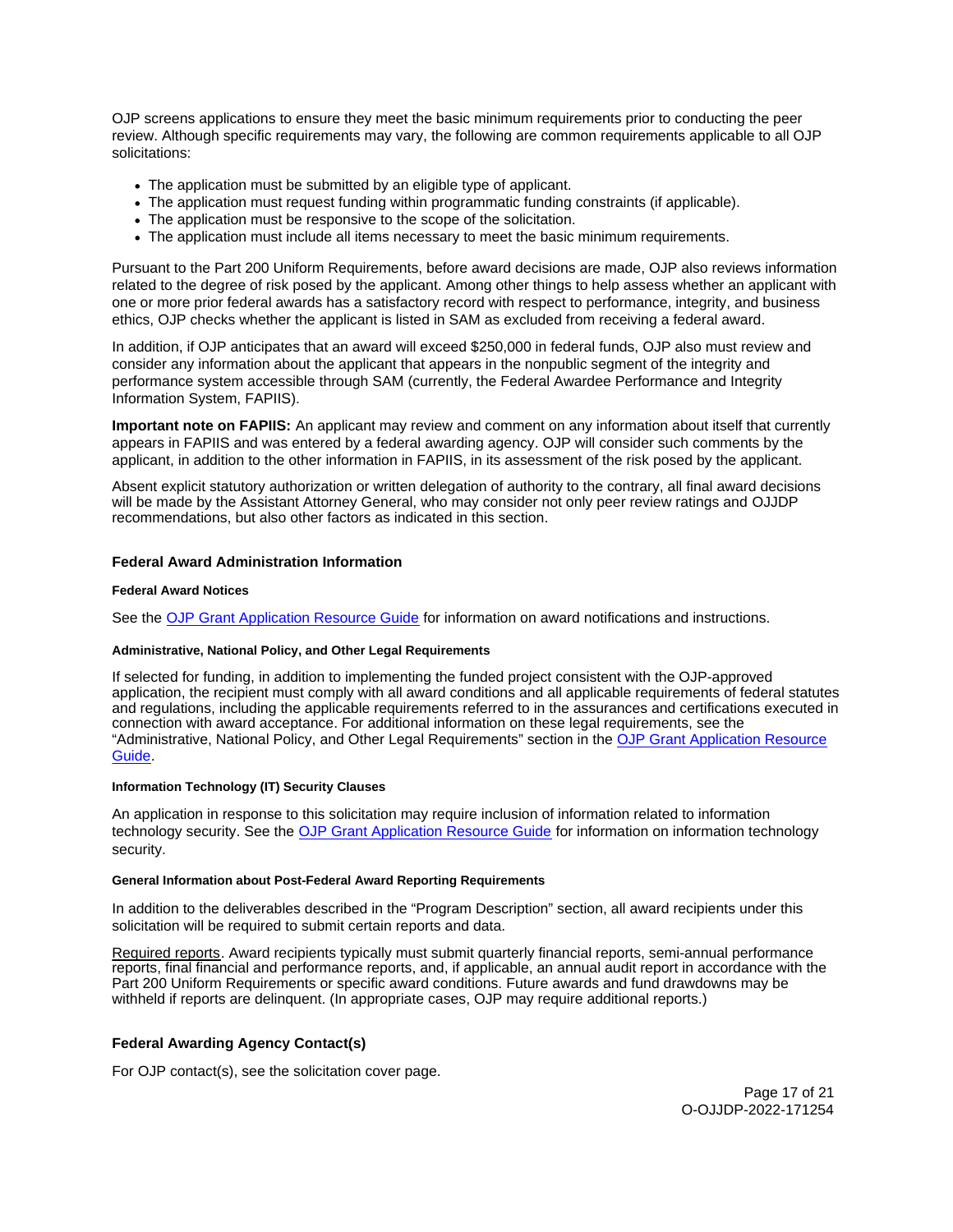<span id="page-17-0"></span>For contact information for [Grants.gov](https://Grants.gov), see the solicitation cover page.

For contact information for JustGrants, see the solicitation cover page.

## **Other Information**

## **Freedom of Information and Privacy Act (5 U.S.C. 552 and 5 U.S.C. 552a)**

See the [OJP Grant Application Resource Guide](https://www.ojp.gov/funding/apply/ojp-grant-application-resource-guide#foia) for information on the Freedom of Information and Privacy Act (5 U.S.C. 552 and 5 U.S.C. 552a).

#### **Provide Feedback to OJP**

See the [OJP Grant Application Resource Guide](https://www.ojp.gov/funding/apply/ojp-grant-application-resource-guide#feedback) for information on how to provide feedback to OJP.

## **Performance Measures**

A list of performance measure questions for this program can be found at <https://ojjdp.ojp.gov/funding/grant>[performance-measurement/fy-2022-performance-measures.](https://ojjdp.ojp.gov/funding/grant-performance-measurement/fy-2021-performance-measures)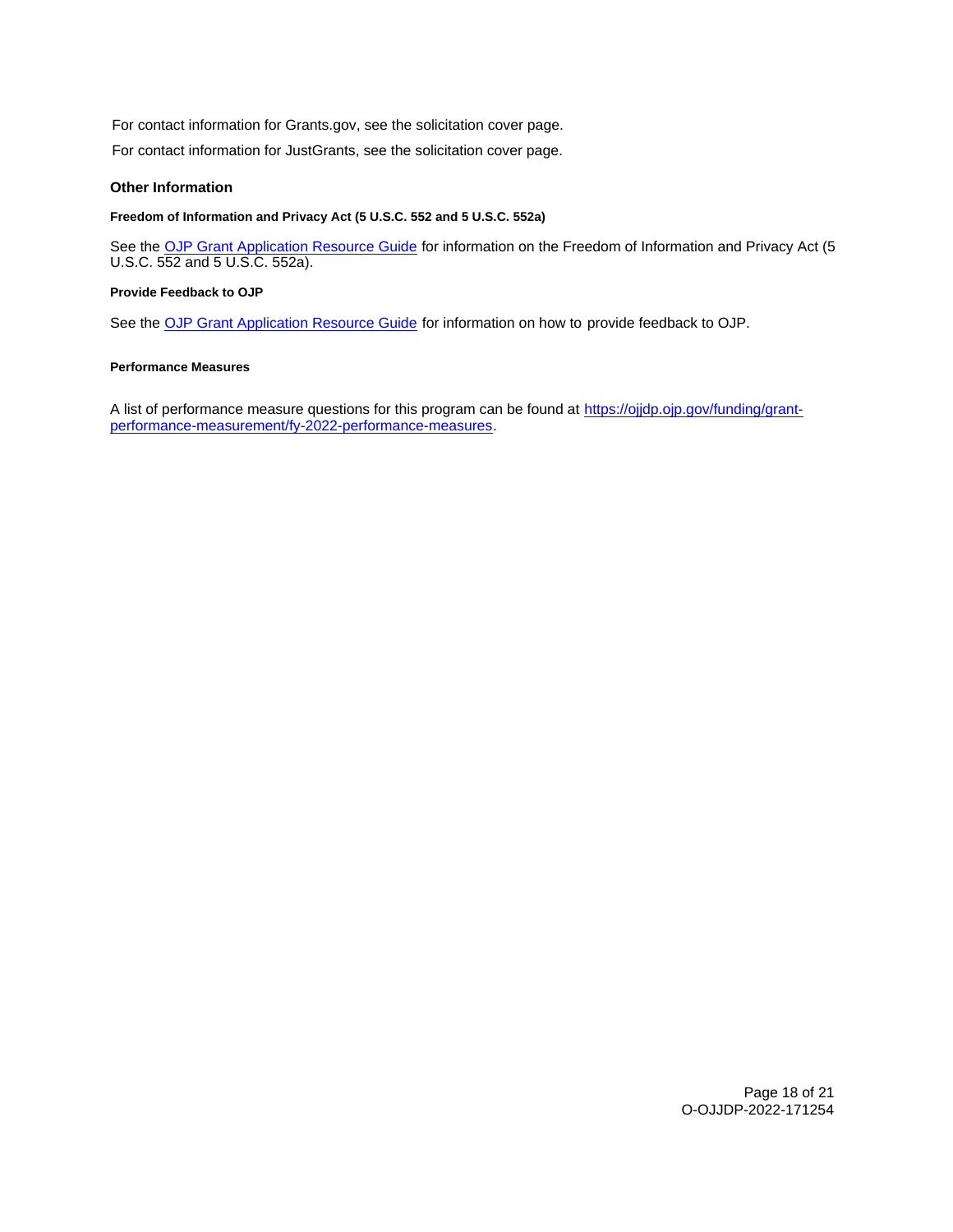#### <span id="page-18-0"></span>**Application Checklist**

This application checklist has been created as an aid in developing an application. The [DOJ Application](https://justicegrants.usdoj.gov/sites/g/files/xyckuh296/files/media/document/appln-submission-checklist.pdf)  [Submission Checklist](https://justicegrants.usdoj.gov/sites/g/files/xyckuh296/files/media/document/appln-submission-checklist.pdf) is another resource.

#### **What an Applicant Must Do:**

Prior to registering in [Grants.gov](https://Grants.gov):

Confirm your Entity's [System Award Management \(SAM\)](https://sam.gov/SAM/) Registration Information (see [OJP Grant](https://www.ojp.gov/funding/apply/ojp-grant-application-resource-guide#apply)  [Application Resource Guide\)](https://www.ojp.gov/funding/apply/ojp-grant-application-resource-guide#apply)

#### To register in [Grants.gov](https://Grants.gov):

- Acquire an Authorized Organization Representative (AOR) and a [Grants.gov](https://Grants.gov) username and password (see **[OJP Grant Application Resource Guide\)](https://www.ojp.gov/funding/apply/ojp-grant-application-resource-guide#apply)**
- Acquire AOR confirmation from the E-Business Point of Contact (E-Biz POC) (see OJP Grant Application [Resource Guide\)](https://www.ojp.gov/funding/apply/ojp-grant-application-resource-guide#apply)

#### To find the funding opportunity:

- Search for the funding opportunity in [Grants.gov](https://Grants.gov) using the opportunity number, assistance listing, or keyword(s)
- Select the correct Competition ID
- Access the funding opportunity and application package (see Step 7 in the [OJP Grant Application Resource](https://www.ojp.gov/funding/apply/ojp-grant-application-resource-guide#apply)  [Guide\)](https://www.ojp.gov/funding/apply/ojp-grant-application-resource-guide#apply)
- Sign up for [Grants.gov](https://Grants.gov) email [notifications](https://www.grants.gov/web/grants/manage-subscriptions.html) (optional) (see [OJP Grant Application Resource Guide\)](https://www.ojp.gov/funding/apply/ojp-grant-application-resource-guide#apply)
- Read *Important Notice: Applying for Grants in Grants.gov*
- Read OJP policy and guidance on conference approval, planning, and reporting available at [ojp.gov/financialguide/DOJ/PostawardRequirements/chapter3.10a.htm](https://www.ojp.gov/funding/financialguidedoj/iii-postaward-requirements#6g3y8) (See [OJP Grant Application](https://www.ojp.gov/funding/apply/ojp-grant-application-resource-guide#apply)  [Resource Guide\)](https://www.ojp.gov/funding/apply/ojp-grant-application-resource-guide#apply)

#### **Overview of Post-Award Legal Requirements:**

Review the ["Overview of Legal Requirements Generally Applicable to OJP Grants and Cooperative](https://www.ojp.gov/funding/explore/legal-overview-awards)  [Agreements - FY 2022 Awards"](https://www.ojp.gov/funding/explore/legal-overview-awards) in the [OJP Funding Resource Center.](https://www.ojp.gov/funding/explore/legal-overview-awards)

#### **Review Scope Requirement:**

The federal amount requested is within the allowable limits of \$1,100,000 for Category 1 and \$750,000 for Category 2.

## **Review Eligibility Requirement**: City or township governments, county governments, Native American governments (federally recognized), state governments

This solicitation has two grant categories. Information regarding the specific eligibility requirements for each category can be found below. Applicants must clearly designate the category for which they are applying.

## **Category 1: Juvenile Drug Treatment Court Statewide Program**

Juvenile Drug Treatment Court Statewide grants are available to State Administrative Offices of the Court to enhance fully operational (for at least 1 year) juvenile drug treatment courts by implementing evidence-based practices from the [Juvenile Drug Treatment Court Guidelines](https://ojjdp.ojp.gov/sites/g/files/xyckuh176/files/pubs/250368.pdf) across the state.

## **Category 2: Juvenile Drug Treatment Court Enhancement Program**

Juvenile Drug Treatment Court Enhancement grants are available to jurisdictions to enhance fully operational (for at least 1 year) juvenile drug treatment courts by implementing evidence-based practices from the Juvenile Drug

> Page 19 of 21 O-OJJDP-2022-171254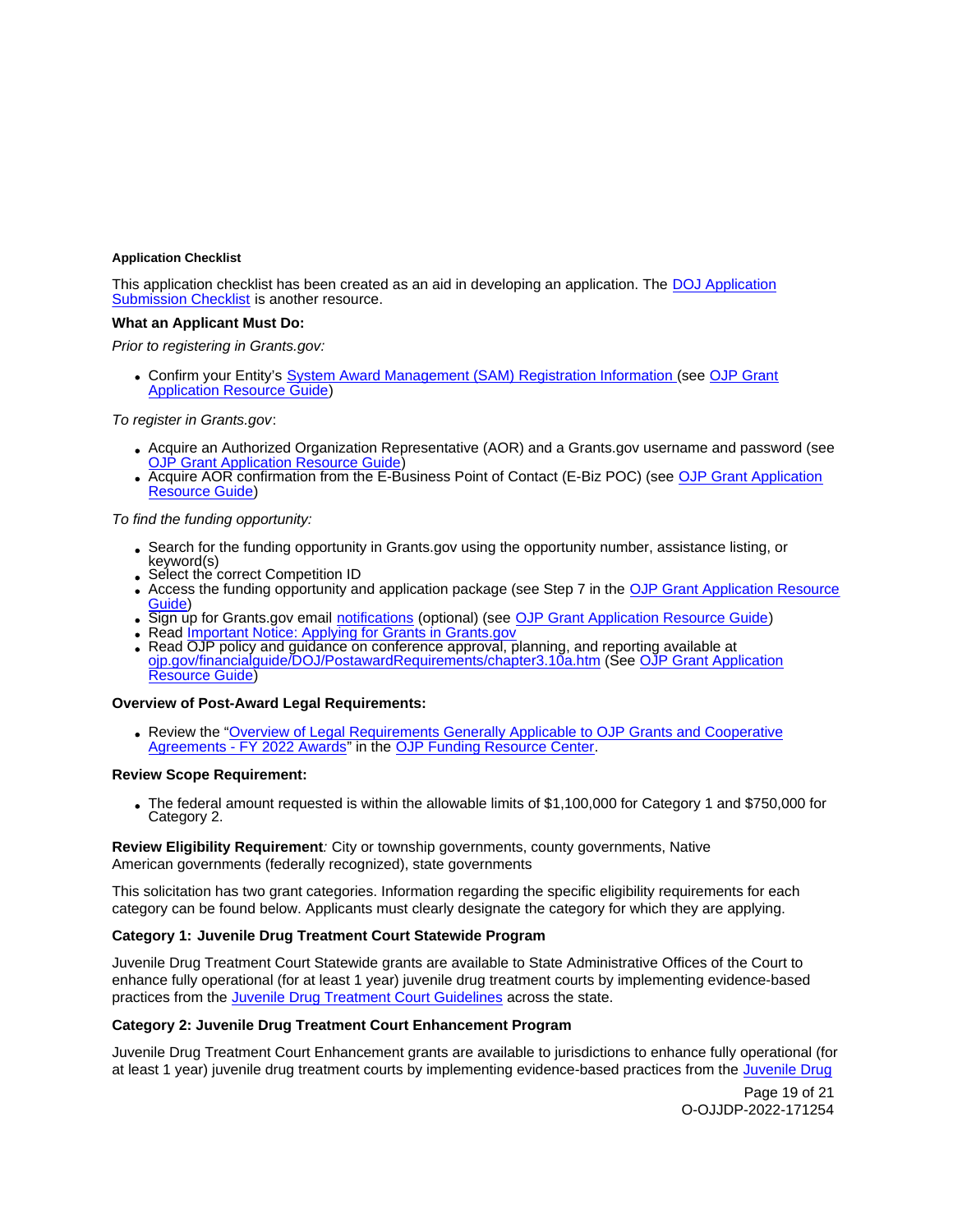## [Treatment Court Guidelines.](https://ojjdp.ojp.gov/sites/g/files/xyckuh176/files/pubs/250368.pdf)

## **Prepare to submit the Application for Federal Assistance standard form (SF)-424 and Disclosure of Lobbying Activities form (SF-LLL)**

- Review information to complete the Application for Federal Assistance (SF-424) in [Grants.gov](https://Grants.gov)<br>• Complete Standard Applicant Information (SF-424 information from Grants.gov)<br>• Submit the SF-424 and SF-LLL in Grants.gov
- 
- 

After the SF-424 and SF-LLL submission in [Grants.gov](https://Grants.gov), receive [Grants.gov](https://Grants.gov) email notifications that:

- Submission has been received in [Grants.gov](https://Grants.gov)
- Submission has either been successfully validated or rejected with errors (see OJP Grant Application [Resource Guide\)](https://www.ojp.gov/funding/apply/ojp-grant-application-resource-guide#apply)

If no [Grants.gov](https://Grants.gov) receipt and validation, or error notifications are received:

• Contact the [Grants.gov](https://Grants.gov) Customer Support Hotline at 800-518-4726 or 606-545-5035, at Grants.gov [customer support,](https://www.grants.gov/web/grants/support.html) or email at [support@grants.gov](mailto:support@grants.gov) regarding technical difficulties (see [OJP Grant](https://www.ojp.gov/funding/apply/ojp-grant-application-resource-guide#apply)  [Application Resource Guide\)](https://www.ojp.gov/funding/apply/ojp-grant-application-resource-guide#apply)

Receive email notification to complete application in JustGrants:

Proceed to complete application in JustGrants

## **Content of Application Submission: Critical Application Elements**

The following items are critical application elements required to pass the basic minimum requirements review. If OJP determines that an application does not include the following elements, it will neither proceed to peer review nor receive further consideration.

- Proposal Abstract
- Proposal Narrative
- Budget Worksheet and Budget Narrative (web-based form)
- Information to Complete the Application for Federal Assistance (SF-424) in [Grants.gov](https://Grants.gov)
- Standard Applicant Information (SF-424 information from [Grants.gov\)](https://Grants.gov)

#### **Budget and Associated Documentation:**

- Indirect Cost Rate Agreement (if applicable) (see [OJP Grant Application Resource Guide\)](https://ojp.gov/funding/Apply/Resources/Grant-App-Resource-Guide.htm)
- Financial Management and System of Internal Controls Questionnaire (see OJP Grant Application [Resource Guide\)](https://ojp.gov/funding/Apply/Resources/Grant-App-Resource-Guide.htm)

Additional Application Components

- Tribal Authorizing Resolution (if applicable) (see [OJP Grant Application Resource Guide\)](https://ojp.gov/funding/Apply/Resources/Grant-App-Resource-Guide.htm)
- Research and Evaluation Independence and Integrity (see [OJP Grant Application Resource Guide\)](https://ojp.gov/funding/Apply/Resources/Grant-App-Resource-Guide.htm)
- Request and Justification for Employee Compensation: Waiver (if applicable) (see OJP Grant Application [Resource Guide\)](https://ojp.gov/funding/Apply/Resources/Grant-App-Resource-Guide.htm)

#### **Disclosures and Assurances:**

- [Disclosure of Lobbying Activities \(SF-LLL\)](https://ojp.gov/funding/Apply/Resources/Disclosure.pdf) (see [OJP Grant Application Resource Guide\)](https://ojp.gov/funding/Apply/Resources/Grant-App-Resource-Guide.htm)
- Applicant Disclosure of Duplication in Cost Items (see [OJP Grant Application Resource Guide\)](https://ojp.gov/funding/Apply/Resources/Grant-App-Resource-Guide.htm)
- . DOJ Certified Standard Assurances (see [OJP Grant Application Resource Guide\)](https://ojp.gov/funding/Apply/Resources/Grant-App-Resource-Guide.htm)

Page 20 of 21 O-OJJDP-2022-171254